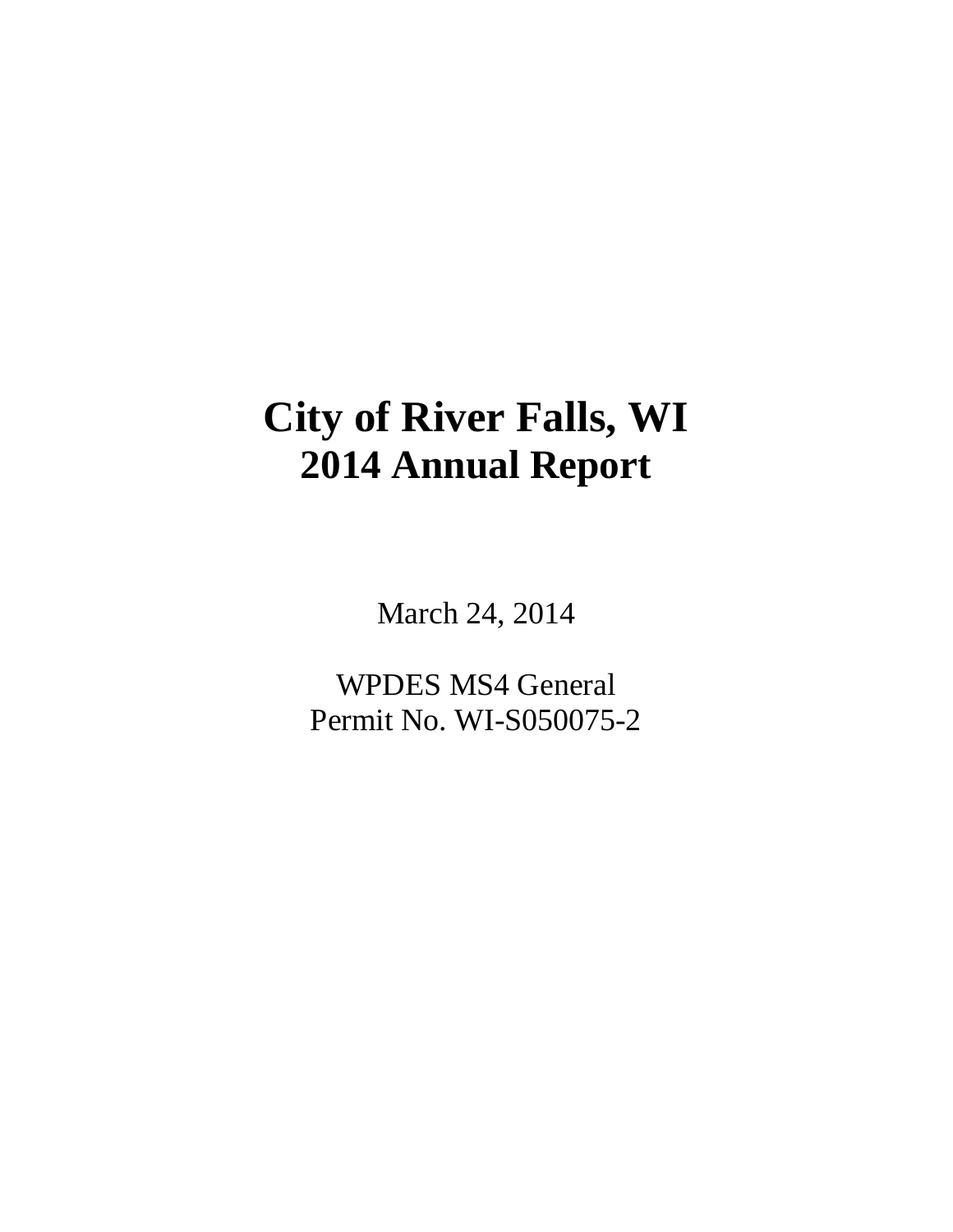

# RESOLUTION APPROVING 2014 ANNUAL REPORT FOR THE CITY OF RIVER FALLS, WPDES MS4 GENERAL PERMIT

WHEREAS, the City of River Falls received notice on March 7, 2006, that it is required to apply for a Municipal Separate Storm Sewer System ( MS4) General Permit; and

WHEREAS, the City of River Falls applied for and was authorized permit coverage effective October 1, 2006; and

WHEREAS, permit coverage was revised and renewed on May 1, 2014; and

WHEREAS, an annual report is required under the permit coverage; and

WHEREAS, the City Council of the City of River Falls has reviewed the content of the 2014 Annual report.

NOW, THEREFORE, BE IT RESOLVED that the City Council approves the 2014 Annual Report for the City of River Falls, WPDES MS4 General Permit.

Dated this 24<sup>th</sup> day of March, 2015.

Dan Toland, Mayor

ATTEST:

Justmital

Kristi McKahan, Deputy Clerk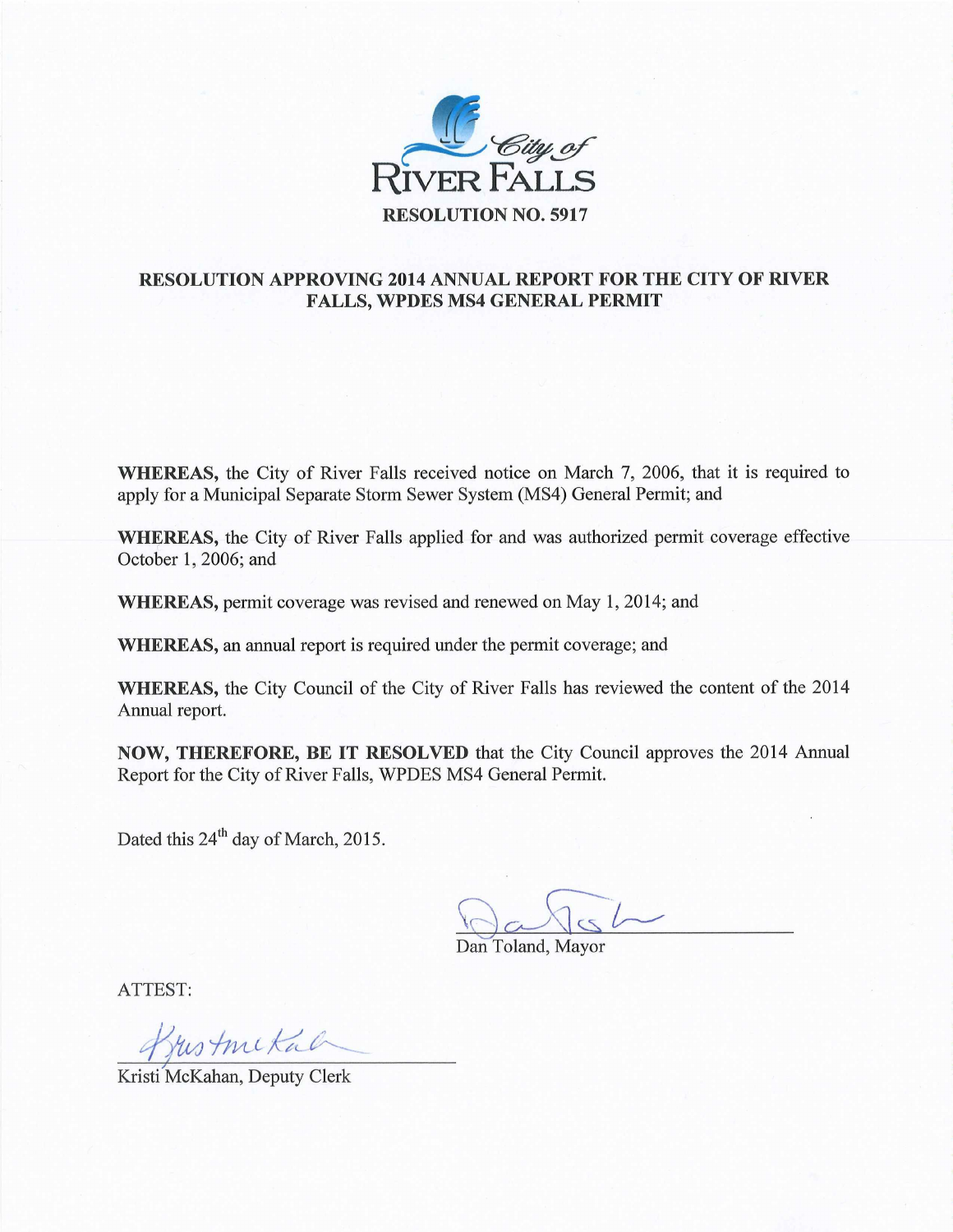March 24, 2015

DNR Service Center Attn: Storm Water Program 5301 Rib Mountain Road Wausau, WI 54401

Re: General Permit No. WI-S050075-2 2014 Annual Report

Storm Water Intake Specialist:

Please find the following enclosed submittals for our annual report for the reporting period of January 1 - December 31, 2014:

- A resolution from the City Council stating that they have reviewed the content of the annual report is attached.
- The budget and preliminary expenditures for 2014 as well as a budget for our storm water program for 2015.
- Descriptions of the Best Management Practices (BMPs) the City is performing to meet the requirements of this permit. Each BMP has measurable goals and timelines on it, I have summarized the progress made for this reporting period for each BMP and also provided information for the measurable goals.

In addition to the required BMPs, other public education events occurred throughout the year, these include:

- May 4, 2014: Kristy had a booth at the St. Croix County Earth Day event.
- May 6, 2014: Kristy did a storm water presentation for Earth Day to  $5<sup>th</sup>$  graders at Rocky Branch Elementary School
- July 31, 2014: River Falls Municipal Utility Customer Appreciation Event. Kristy had a table with rain barrel, street sweeping and other storm water information available.
- Purchased an outfield sign for the new River Falls baseball stadium in 2013. The sign will be up for 3 years, with the opening season in 2014.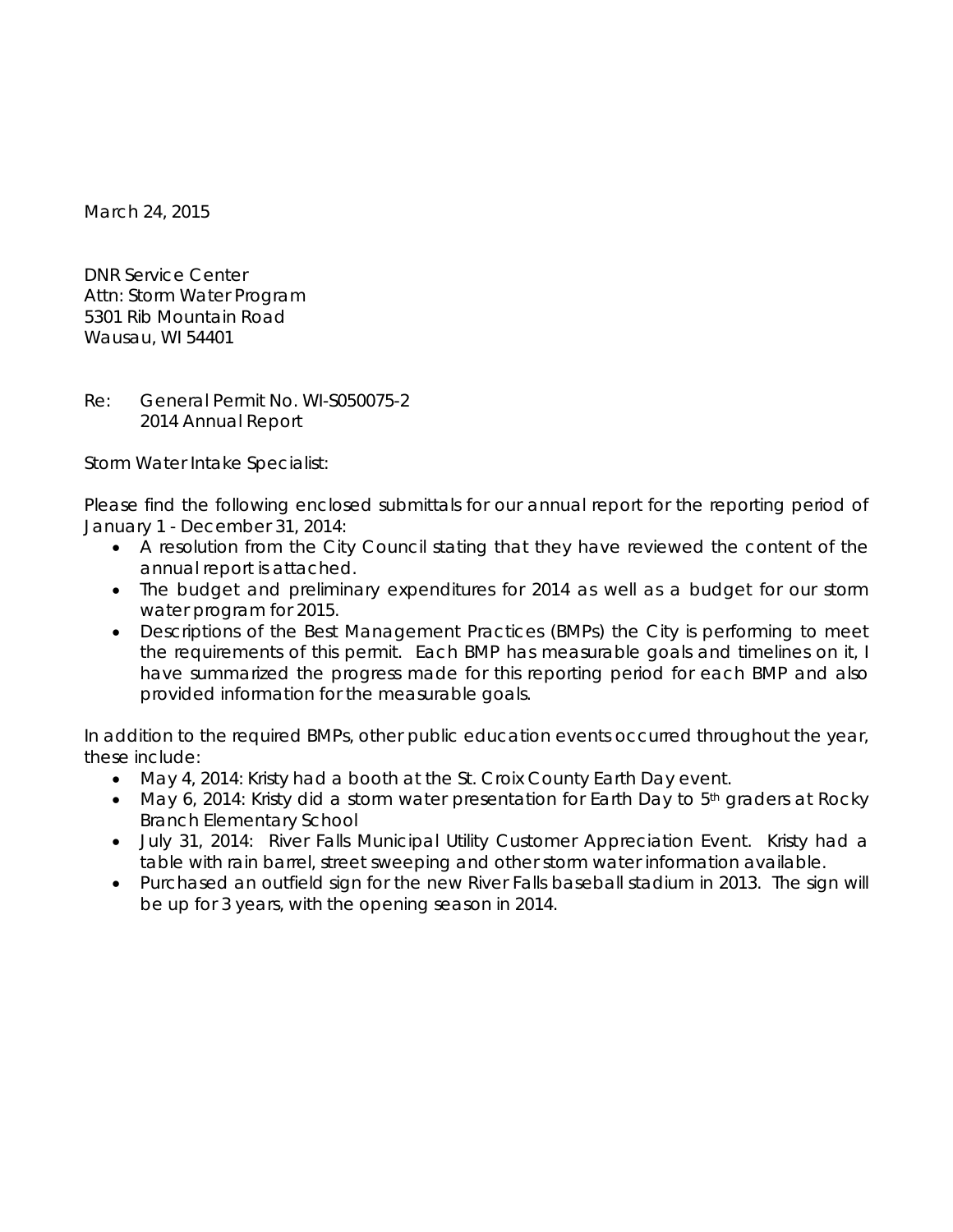City Staff also attended various training with respect to storm water management, these events include:

- January 29-31, 2014: Reid and Jeremy attended the City Engineers Association of Minnesota Annual Conference.
- February 6, 2014: Pat and Irv attended a Road Salt Symposium.
- February 7, 2014: Reid, Jeremy, and Kristy participated in the WDNR Webinar Proposed Municipal Separate Storm Sewer System General Permits
- February 18, 2014: Scott and Nate obtained MPCA Level 1 Certification in Turfgrass Maintenance Best Practices
- April 30 May 2, 2014: Reid attended APWA WI Spring Conference
- August 17-20, 2014: Reid attended APWA National Conference.
- October 9, 2014: Kristy participated in the WDNR Webinar WPDES MS4 General Permit No. WI-S050075-2: What Covered Municipalities Need to Know
- November 5-7, 2014: Reid attended APWA WI Fall Conference
- November 20-21, 2014: Reid attended the MN-APWA Fall Conference
- Throughout year: Kristy Treichel attended Chippewa Valley Storm Water Forum meetings on behalf of the City to collaborate with colleagues.
- Throughout year: Reid is a member of the MN-APWA Environmental and Sustainability Committee.
- Throughout year: Reid is a member of the CEAM Water Resources Committee.
- Throughout year: Reid served on Technical Advisory Panel (TAP) for Minnesota Local Road Research Board (LLRB) effort lead by the University of Minnesota to develop Guidelines for Permeable Pavement Systems with multiple meetings in 2014.

The public was notified via the River Falls Journal (March 5 and 12) about the annual report and given opportunity to comment on the report and its contents at a public hearing at the City Council Meeting on March 24, 2015. Trout Unlimited, Kinnickinnic River Land Trust, and UWRF were also notified about the completion of the report and the public meeting.

Please call me with any questions regarding this submittal at (715) 426-3409.

Sincerely,

Rend Whorst

Reid R. Wronski, P.E. City Engineer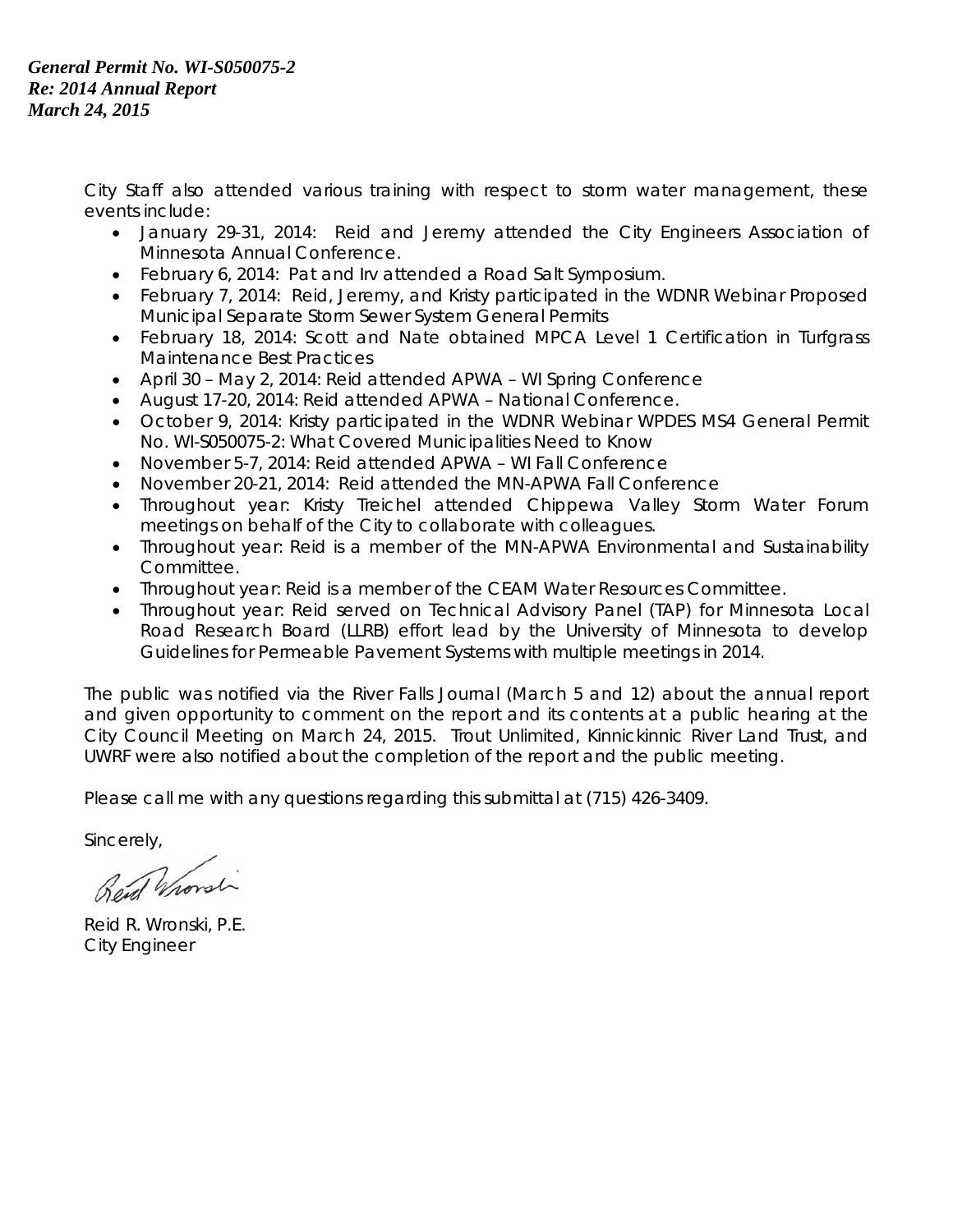#### City of River Falls

Storm Water Fund Analysis – Fiscal Year 2014

#### Preliminary Storm Water Expenses:

|                               | Budget 2014 | Preliminary 2014 | Budget 2015 |
|-------------------------------|-------------|------------------|-------------|
| Salaries and Benefits         | \$158,668   | \$152,754        | \$161,867   |
| <b>Operating Expenditures</b> | 317,705     | 512,088*         | 284,146     |
| Debt Service (Interest)       | 9,282       | 14,672           | 6,379       |
| Transfer to Other Funds       | 56,395      | 51,005           | 59,658      |
| Total                         | \$542,050   | \$730,519        | \$512,050   |

\*A small sinkhole opened up on the UW-RF campus in May and the City discovered that the bottom had eroded out on a 96" corrugated metal pipe that carries City drainage south through the campus to the South Fork of the Kinnickinnic River. After further investigation, it was determined that drainage was starting to flow through the bottom of the pipe and undermine the culvert. The City contracted with Lametti & Sons, Inc to provide a reinforced concrete liner on the bottom of the pipe. Approximately 700' of pipe were lined at a final construction cost of about \$228,000.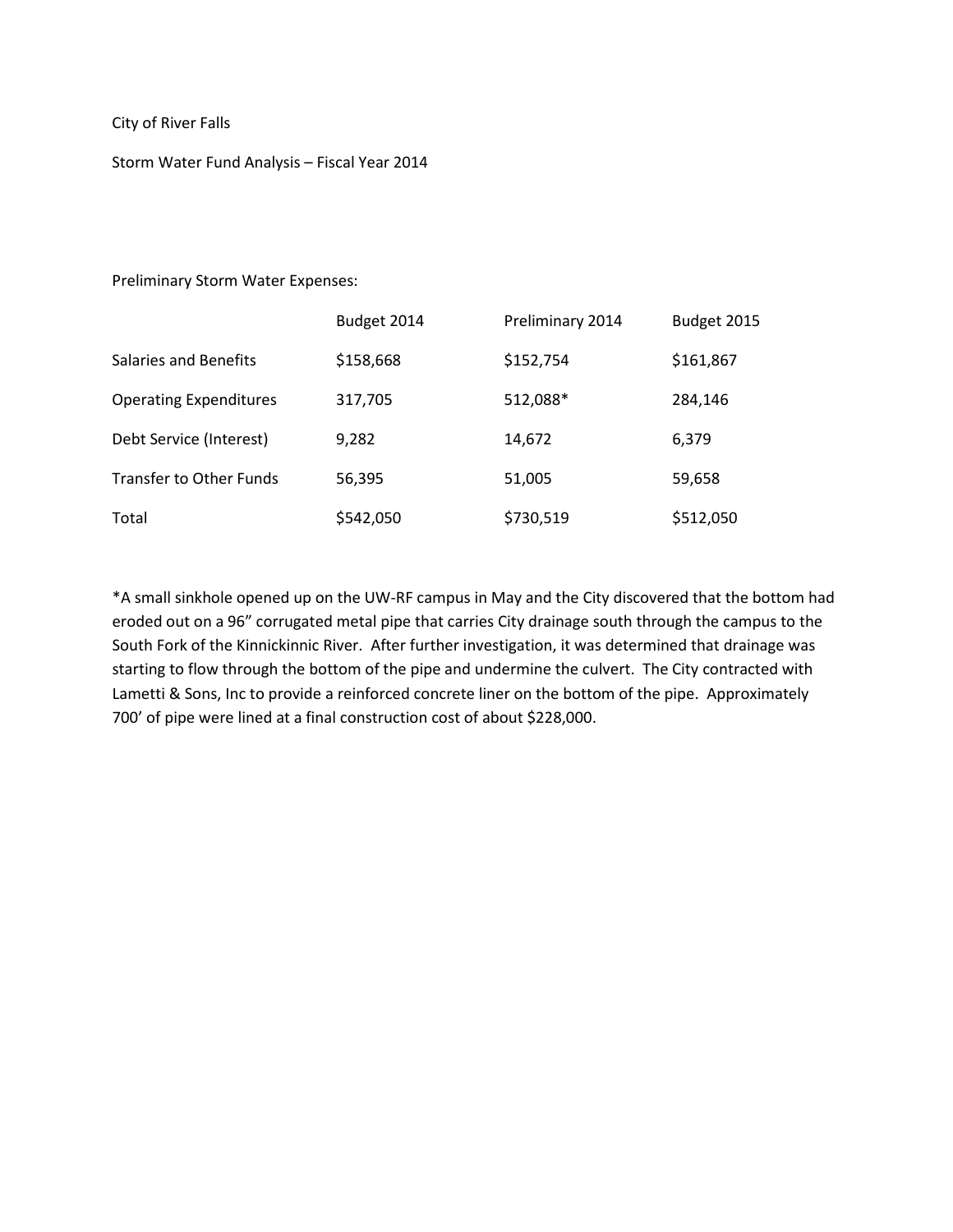#### **BMP Title: Partnership with University of Wisconsin - River Falls (UWRF)** Proposed Program

**MS4 Name:** City of River Falls

**ID Number:** EPW1

#### **Minimum Control Measures Addressed by This BMP**



X Public education & outreach  $X \mid$  Construction site pollutant control X Public participation & involvement X | Post-construction storm water management

 $X \parallel$  Illicit discharge detection & elimination  $X \parallel$  Pollution prevention/Good housekeeping

**BMP Description:**  UWRF is considered part of the City's MS4 within this permit. The City and UWRF will voluntarily partner together in all 6 of these areas whenever possible. Training events will include both staff when possible and programs will be advertised in both entities as applicable.

| <b>Measurable Goals:</b>                           | <b>Timeline / Implementation Schedule:</b>  |
|----------------------------------------------------|---------------------------------------------|
| • Intergovernmental Agreement in place             | • City and UWRF will work together annually |
| <b>Specific Components &amp; Notes (optional):</b> |                                             |

This BMP is provided to show cooperative work between the two entities, however we feel the City programs alone will meet the General Permit Requirements.

#### **Responsible Person for this BMP**

|               | <b>Engineering Department and</b> |
|---------------|-----------------------------------|
| Dept. or Org: | <b>Public Works Department</b>    |
| Name:         | <b>Crystal Raleigh</b>            |
| Title:        | Senior Civil Engineer             |
| Phone:        | (715) 426-3412                    |
| E-mail:       | craleigh@rfcity.org               |

#### **2014 Progress:**

UWRF and City continue to work closely together to meet the permit requirments for both entities. The intergovernmental agreement is in place and being followed.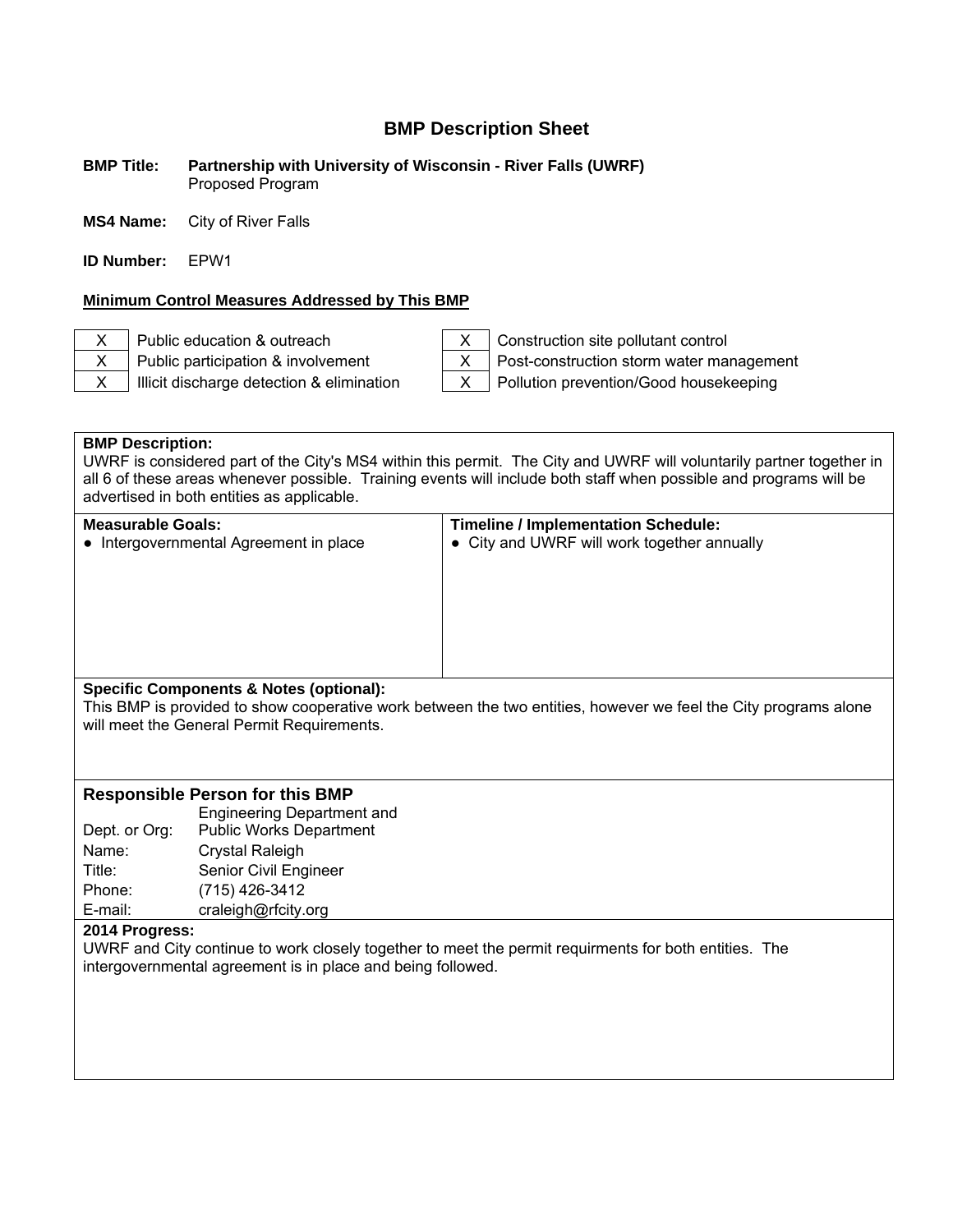**BMP Title: City's Website**

Existing Program

**MS4 Name:** City of River Falls

**ID Number:** E10

#### **Minimum Control Measures Addressed by This BMP**

X Public education & outreach Construction site pollutant control<br>
X Public participation & involvement Post-construction storm water mail X Public participation & involvement<br>Illicit discharge detection & elimination<br>Pollution prevention/Good housekeeping Pollution prevention/Good housekeeping

|                                                                                                          | <b>BMP Description:</b>                            |                                                                                                                      |  |
|----------------------------------------------------------------------------------------------------------|----------------------------------------------------|----------------------------------------------------------------------------------------------------------------------|--|
| The City's Engineering Department website (www.rfcity.org/Eng) currently provides storm water management |                                                    |                                                                                                                      |  |
|                                                                                                          |                                                    | information, and will be updated and continually maintained. The website will also provide fact sheets and           |  |
|                                                                                                          |                                                    | brochures about storm water related issues and links to other storm water sites. Information about alternative storm |  |
|                                                                                                          | water management techniques will be provided.      |                                                                                                                      |  |
| <b>Measurable Goals:</b>                                                                                 |                                                    | <b>Timeline / Implementation Schedule:</b>                                                                           |  |
|                                                                                                          | • Check counter annually to see how many           | • Put educational information online as it is developed                                                              |  |
| people have viewed the site.                                                                             |                                                    |                                                                                                                      |  |
|                                                                                                          | • Count the number of informational brochures      |                                                                                                                      |  |
|                                                                                                          | available on the site for residents.               |                                                                                                                      |  |
|                                                                                                          |                                                    |                                                                                                                      |  |
|                                                                                                          |                                                    |                                                                                                                      |  |
|                                                                                                          |                                                    |                                                                                                                      |  |
|                                                                                                          | <b>Specific Components &amp; Notes (optional):</b> |                                                                                                                      |  |
|                                                                                                          |                                                    |                                                                                                                      |  |
|                                                                                                          |                                                    |                                                                                                                      |  |
|                                                                                                          |                                                    |                                                                                                                      |  |
|                                                                                                          |                                                    |                                                                                                                      |  |
|                                                                                                          |                                                    |                                                                                                                      |  |
|                                                                                                          | <b>Responsible Person for this BMP</b>             |                                                                                                                      |  |
| Dept. or Org:                                                                                            | <b>Engineering Department</b>                      |                                                                                                                      |  |
| Name:                                                                                                    | Crystal Raleigh                                    |                                                                                                                      |  |
| Title:                                                                                                   | Senior Civil Engineer                              |                                                                                                                      |  |
| Phone:                                                                                                   | (715) 426-3412                                     |                                                                                                                      |  |
| E-mail:                                                                                                  | craleigh@rfcity.org                                |                                                                                                                      |  |
| 2014 Progress:                                                                                           |                                                    |                                                                                                                      |  |
| The following numbers represent page views from January 1-December 31, 2014:                             |                                                    |                                                                                                                      |  |
| Storm Water page: 136                                                                                    |                                                    |                                                                                                                      |  |
| Ordinance page: 68                                                                                       |                                                    |                                                                                                                      |  |
| Rainbarrel page: 146                                                                                     |                                                    |                                                                                                                      |  |
| Kinni Monitoring page: 104                                                                               |                                                    |                                                                                                                      |  |
| Lake George page: 216                                                                                    |                                                    |                                                                                                                      |  |
| Storm water utility page: 35                                                                             |                                                    |                                                                                                                      |  |
| Water star page: 40                                                                                      |                                                    |                                                                                                                      |  |
| Raingarden page: 45                                                                                      |                                                    |                                                                                                                      |  |
| Your property page: 33                                                                                   |                                                    |                                                                                                                      |  |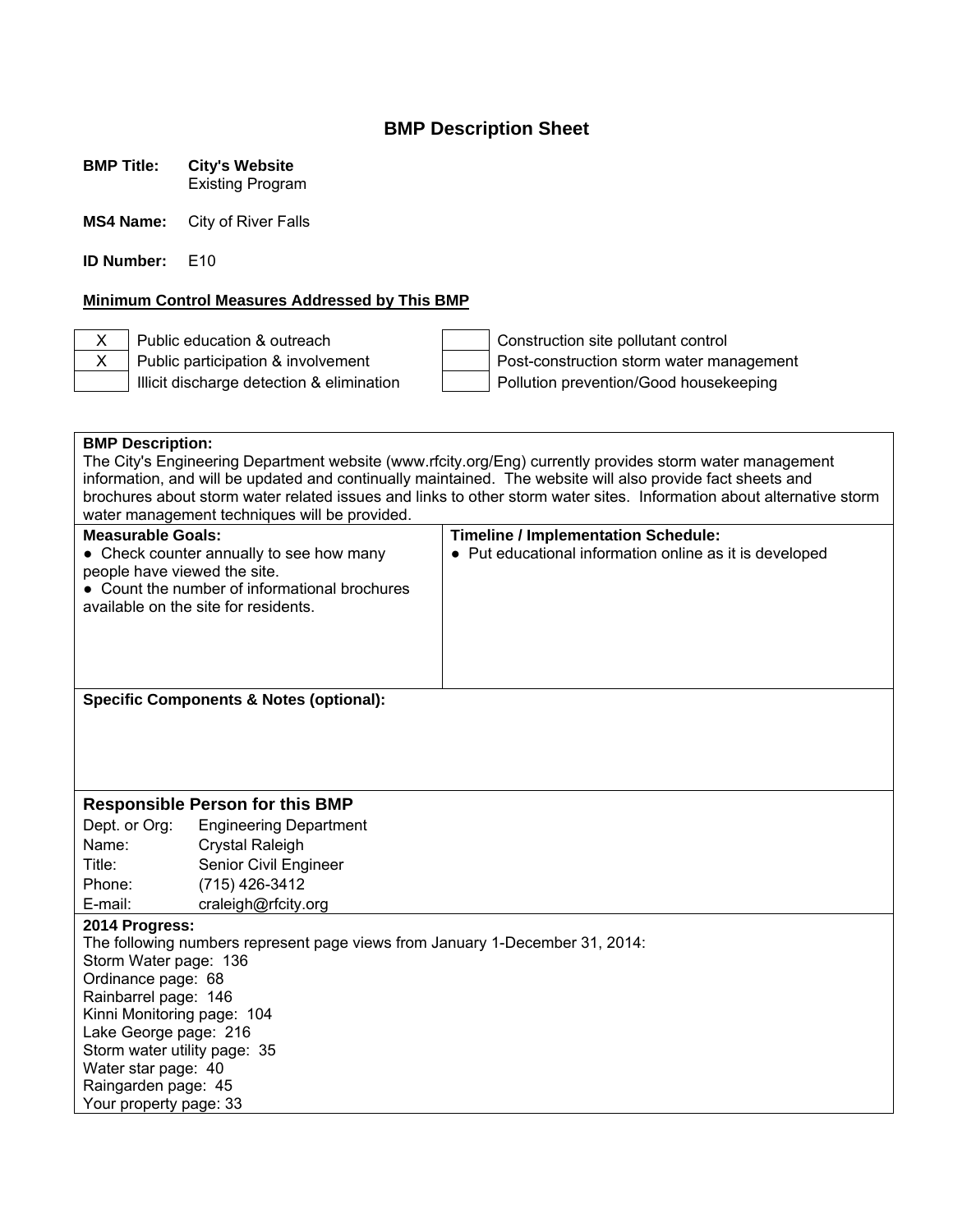Adopt a pond page: XX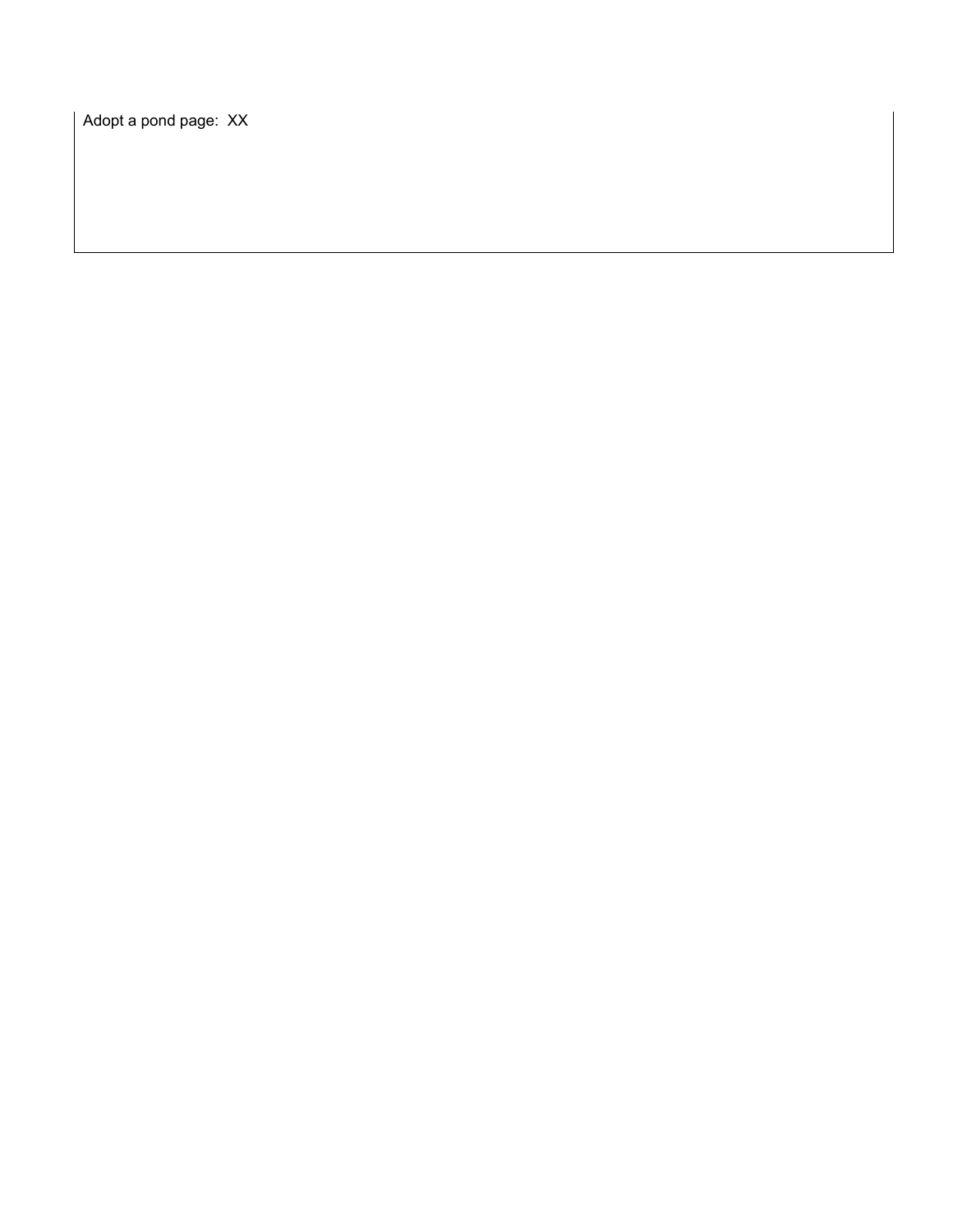#### **BMP Title: Annual Public Meeting** Existing Program

**MS4 Name:** City of River Falls

**ID Number:** E11

#### **Minimum Control Measures Addressed by This BMP**

X Public education & outreach Construction site pollutant control X Public participation & involvement Post-construction storm water management Illicit discharge detection & elimination  $\parallel$  Pollution prevention/Good housekeeping

# **BMP Description:**  The City will hold an annual public meeting at a regularly scheduled City Council meeting in approximately March of each year to present progress to date on the City's Storm Water Permit for the previous year and required activities for the coming year. **Measurable Goals: Timeline / Implementation Schedule:**  • Count number of attendees; oral and written comments recorded. ● Track public notice in local paper. • Annual Meeting will be held in the spring of each year **Specific Components & Notes (optional): Responsible Person for this BMP**  Dept. or Org: Engineering Department Name: Crystal Raleigh Title: Senior Civil Engineer Phone: (715) 426-3412 E-mail: craleigh@rfcity.org **2014 Progress:** A public meeting was held on March 25, 2014 to review the 2013 Annual Report. The public meeting notice was published in the River Falls Journal on March 6 & 13. No one from the public made any comments.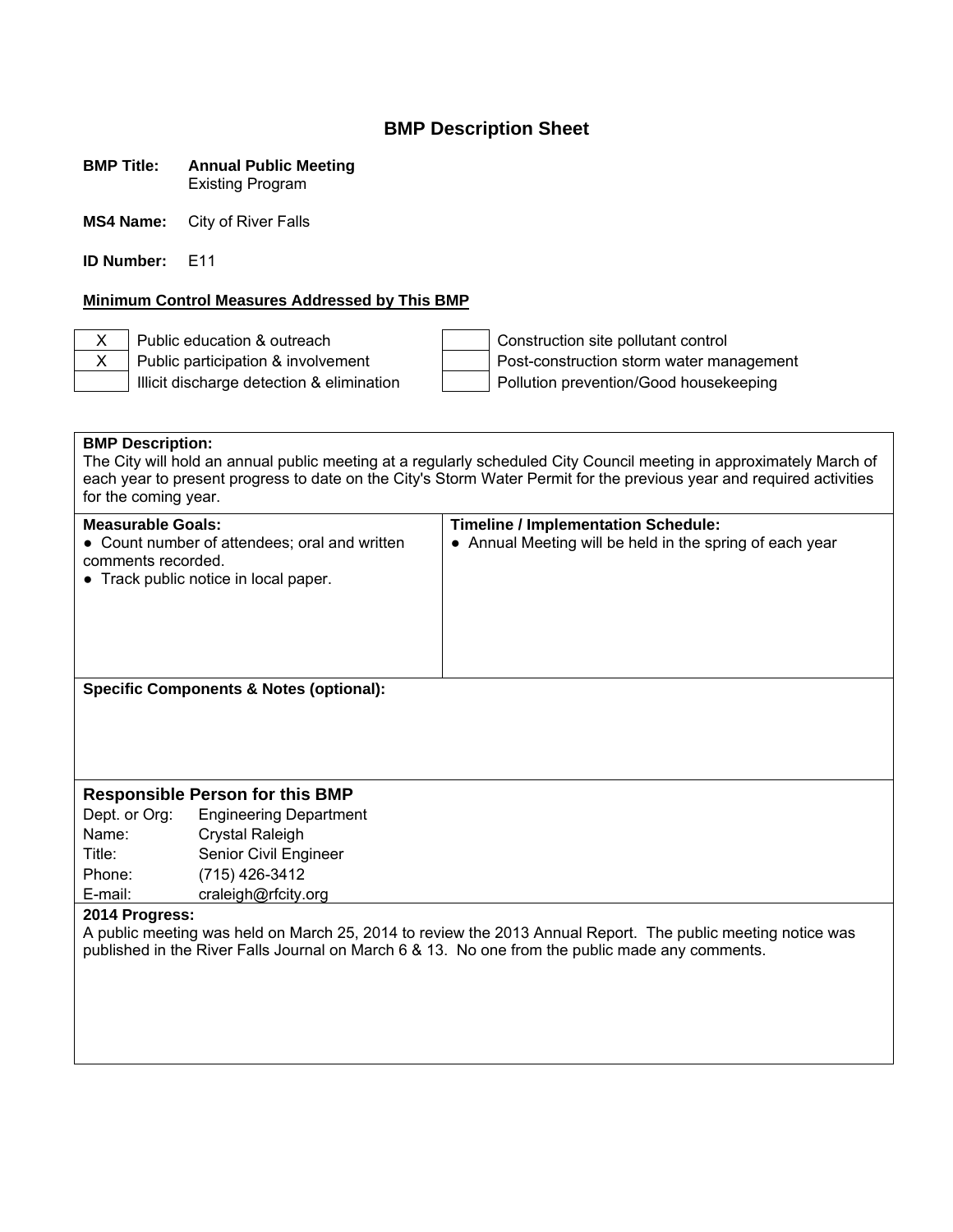| <b>BMP Title:</b> | <b>River Falls Journal Article</b> |
|-------------------|------------------------------------|
|                   | <b>Existing Program</b>            |

**MS4 Name:** City of River Falls

**ID Number:** E12

#### **Minimum Control Measures Addressed by This BMP**

X Public education & outreach Construction site pollutant control Public participation & involvement<br>
Illicit discharge detection & elimination<br>
Post-construction storm water management<br>
Pollution prevention/Good housekeeping Pollution prevention/Good housekeeping

| <b>BMP Description:</b>                                                                                    |                                                    |                                                                                       |
|------------------------------------------------------------------------------------------------------------|----------------------------------------------------|---------------------------------------------------------------------------------------|
| Seek publication of at least one article each year in the local paper on the City's MS4 Permit activities. |                                                    |                                                                                       |
|                                                                                                            |                                                    |                                                                                       |
|                                                                                                            |                                                    |                                                                                       |
| <b>Measurable Goals:</b>                                                                                   | • Count and record the number of articles          | <b>Timeline / Implementation Schedule:</b>                                            |
| published annually.                                                                                        |                                                    |                                                                                       |
|                                                                                                            |                                                    |                                                                                       |
|                                                                                                            |                                                    |                                                                                       |
|                                                                                                            |                                                    |                                                                                       |
|                                                                                                            |                                                    |                                                                                       |
|                                                                                                            |                                                    |                                                                                       |
|                                                                                                            | <b>Specific Components &amp; Notes (optional):</b> |                                                                                       |
|                                                                                                            |                                                    |                                                                                       |
|                                                                                                            |                                                    |                                                                                       |
|                                                                                                            |                                                    |                                                                                       |
|                                                                                                            |                                                    |                                                                                       |
|                                                                                                            | <b>Responsible Person for this BMP</b>             |                                                                                       |
| Dept. or Org:                                                                                              | <b>Engineering Department</b>                      |                                                                                       |
| Name:                                                                                                      | <b>Crystal Raleigh</b>                             |                                                                                       |
| Title:                                                                                                     | Senior Civil Engineer                              |                                                                                       |
| Phone:                                                                                                     | (715) 426-3412                                     |                                                                                       |
| E-mail:                                                                                                    | craleigh@rfcity.org                                |                                                                                       |
| 2014 Progress:                                                                                             |                                                    | On May 29, 2014 an article about pond adoption and rain barrel rebates was published. |
|                                                                                                            |                                                    |                                                                                       |
|                                                                                                            |                                                    |                                                                                       |
|                                                                                                            |                                                    |                                                                                       |
|                                                                                                            |                                                    |                                                                                       |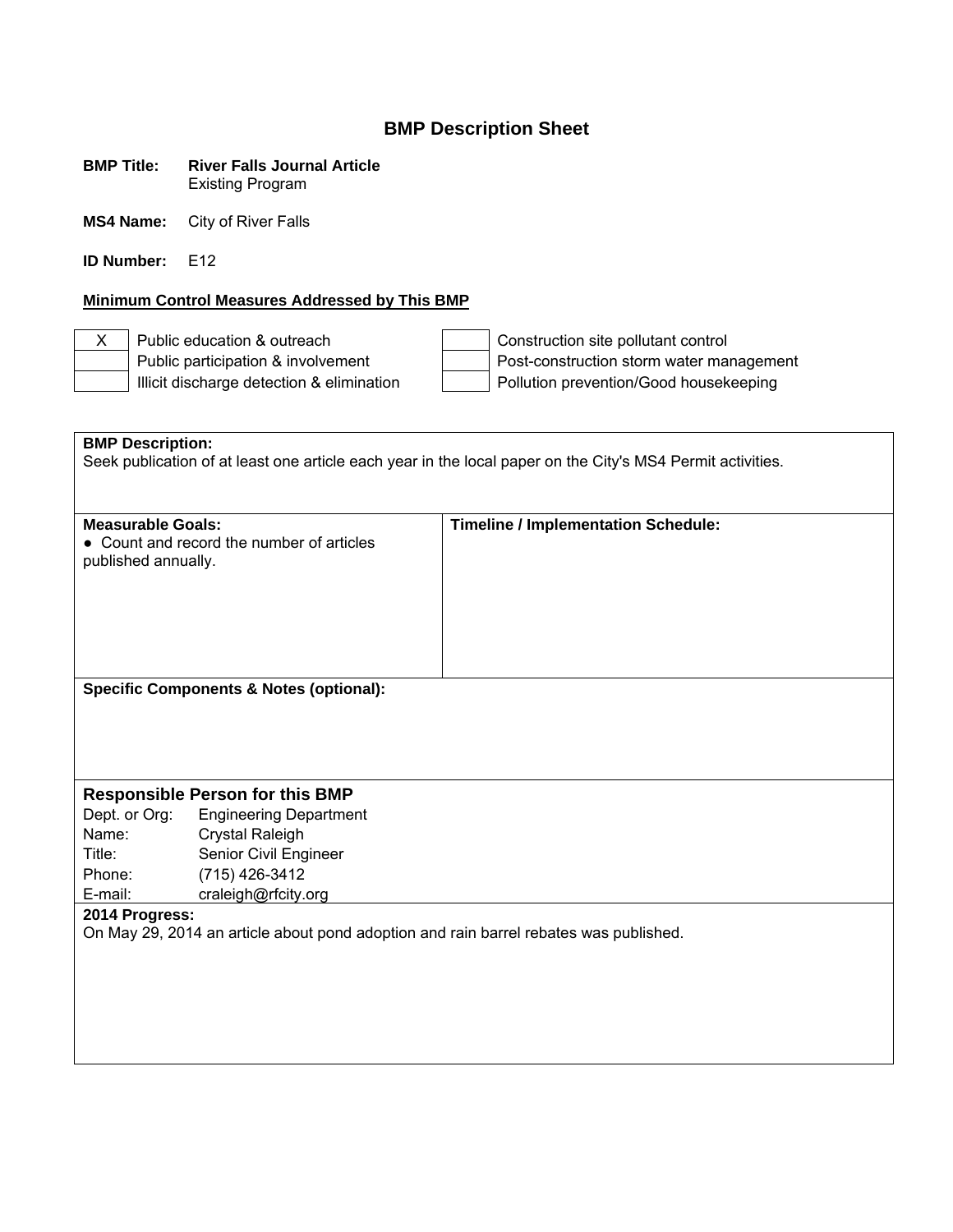#### **BMP Title: Informational Brochures** Existing Program

**MS4 Name:** City of River Falls

**ID Number:** E13

#### **Minimum Control Measures Addressed by This BMP**

X Public education & outreach  $\vert$  | Construction site pollutant control X Public participation & involvement Post-construction storm water management Illicit discharge detection & elimination  $\begin{vmatrix} X & \end{vmatrix}$  Pollution prevention/Good housekeeping

#### **BMP Description:**

The City will create informational brochures which may include the following topics: storm ponds/drainage ways, residential storm water management options, mosquitoes/West Nile, used oil, pet waste, yard waste, lawn care, rain barrels, or car washing.

| <b>Measurable Goals:</b><br>• Number of brochures created<br>• Number of brochures distributed | <b>Timeline / Implementation Schedule:</b><br>• Brochure topics will be prioritized based on current concerns<br>in the community.<br>• Brochures will be created and distributed throughout the<br>permit term. Storm pond brochures to residents bordering<br>ponds approx every 4 or 5 years. |
|------------------------------------------------------------------------------------------------|--------------------------------------------------------------------------------------------------------------------------------------------------------------------------------------------------------------------------------------------------------------------------------------------------|
| <b>Specific Components &amp; Notes (optional):</b>                                             |                                                                                                                                                                                                                                                                                                  |
| <b>Responsible Person for this BMP</b>                                                         |                                                                                                                                                                                                                                                                                                  |

Dept. or Org: Engineering Department Name: Crystal Raleigh Title: Senior Civil Engineer Phone: (715) 426-3412 E-mail: craleigh@rfcity.org

#### **2014 Progress:**

Brochures available on the website (www.rfcity.org/stormwater)

Your Property, Pool and Spa Owner Info, West Nile Virus, Storm Water Management Facilities, Rain Barrel Homeowners Manual, Adopt-a-Pond flyer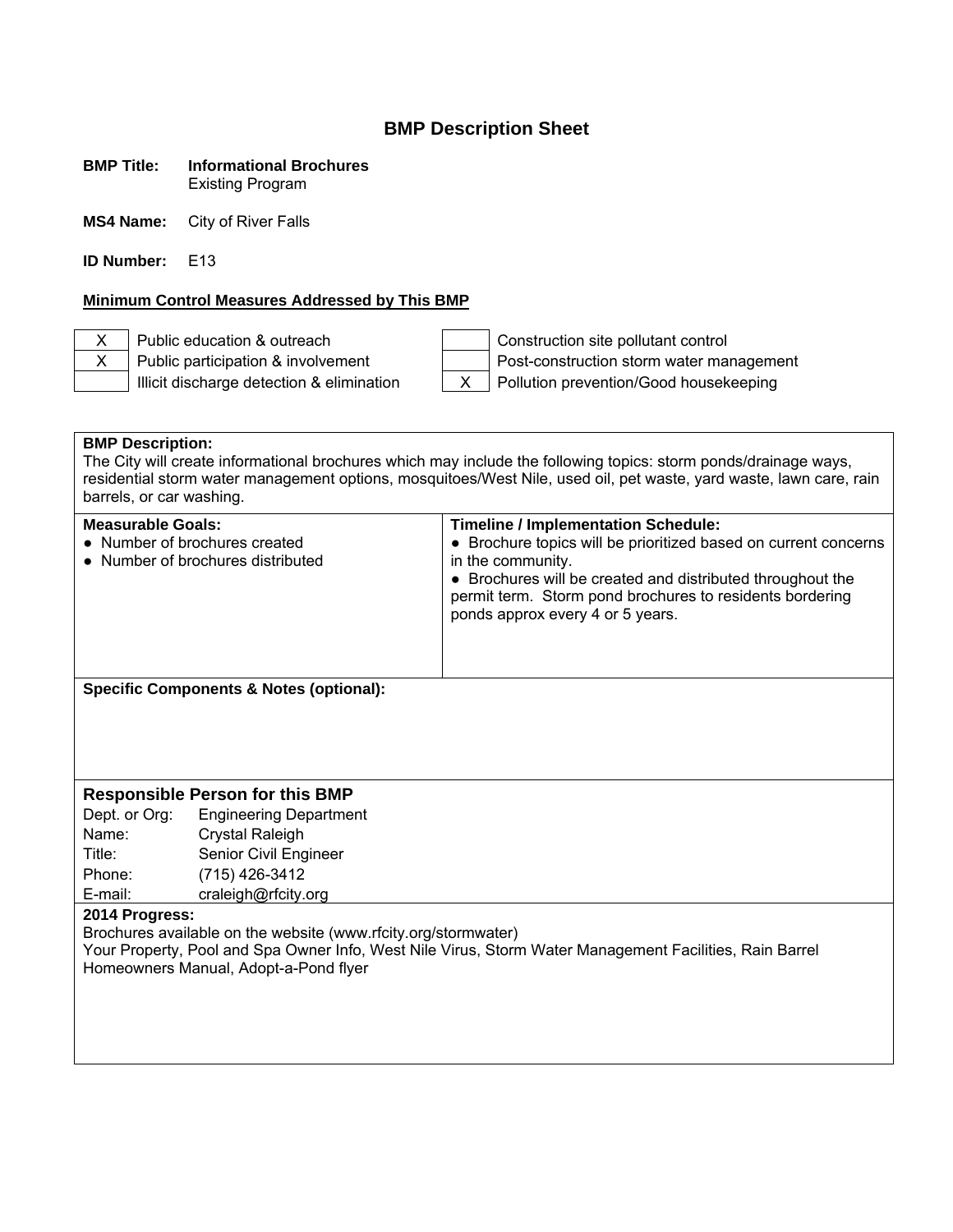# **BMP Title: City Newsletter**

Existing Program

**MS4 Name:** City of River Falls

**ID Number:** E14

#### **Minimum Control Measures Addressed by This BMP**

X Public education & outreach  $\vert$  | Construction site pollutant control Public participation & involvement Post-construction storm water management Illicit discharge detection & elimination  $\parallel$  Pollution prevention/Good housekeeping

**BMP Description:**  3-4 times a year the City will submit small articles to be incorporated with the Citywide newsletter. Possible subjects of small articles include: illicit discharges, household practices, lawn care, residential storm water management, pet waste or stream bank management.

| <b>Measurable Goals:</b> | • Number small articles published                  | <b>Timeline / Implementation Schedule:</b><br>• Articles will be published 3-4 times per year. Timing will<br>correspond to the appropriate season as necessary. |
|--------------------------|----------------------------------------------------|------------------------------------------------------------------------------------------------------------------------------------------------------------------|
|                          | <b>Specific Components &amp; Notes (optional):</b> |                                                                                                                                                                  |
|                          |                                                    |                                                                                                                                                                  |
|                          |                                                    |                                                                                                                                                                  |
|                          |                                                    |                                                                                                                                                                  |
|                          | <b>Responsible Person for this BMP</b>             |                                                                                                                                                                  |
| Dept. or Org:            | <b>Engineering Department</b>                      |                                                                                                                                                                  |
| Name:                    | <b>Crystal Raleigh</b>                             |                                                                                                                                                                  |
| Title:                   | Senior Civil Engineer                              |                                                                                                                                                                  |
| Phone:                   | (715) 426-3412                                     |                                                                                                                                                                  |
| E-mail:                  | craleigh@rfcity.org                                |                                                                                                                                                                  |

#### **2014 Progress:**

The City Newsletter ran 5 articles with a storm water focus: rain barrel rebates, balancing snow and ice control with environmental protection, Rain to Rivers website and facebook page, seeking volunteers for the adopt-a-pond program, and street sweeping.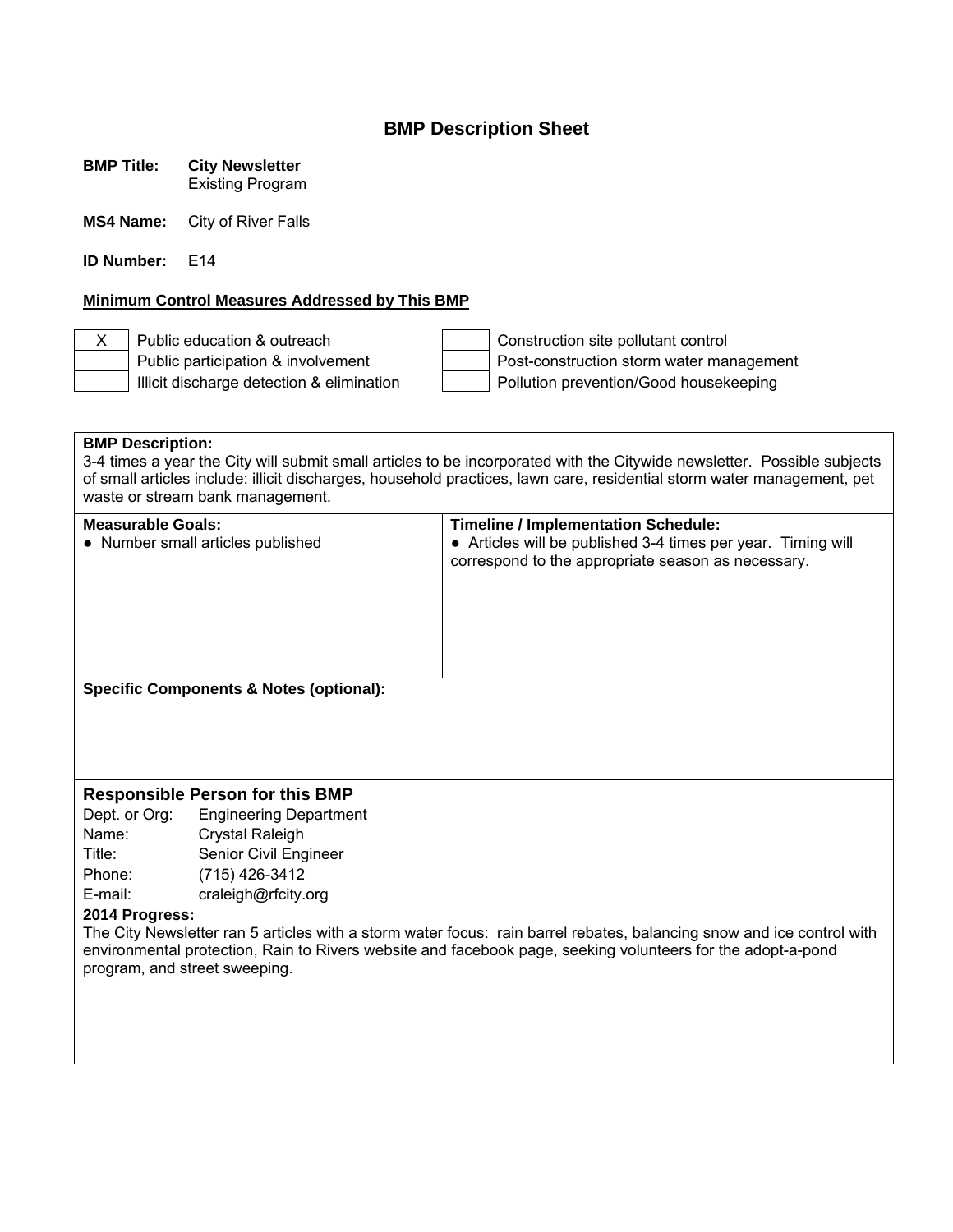#### **BMP Title: Adopt-a-pond Program** Existing Program

**MS4 Name:** City of River Falls

**ID Number:** E15

## **Minimum Control Measures Addressed by This BMP**

X Public education & outreach  $\vert$  | Construction site pollutant control  $\overline{X}$  Public participation & involvement<br>Illicit discharge detection & elimination  $\overline{X}$  Pollution prevention/Good housekeeping  $\overline{X}$  Pollution prevention/Good housekeeping

| <b>BMP Description:</b>                                                                                 |                                                                                |                                                                                                                             |
|---------------------------------------------------------------------------------------------------------|--------------------------------------------------------------------------------|-----------------------------------------------------------------------------------------------------------------------------|
| The City has an adopt-a-pond program to involve residents living near ponds.                            |                                                                                |                                                                                                                             |
|                                                                                                         |                                                                                |                                                                                                                             |
|                                                                                                         |                                                                                |                                                                                                                             |
| <b>Measurable Goals:</b>                                                                                |                                                                                | <b>Timeline / Implementation Schedule:</b>                                                                                  |
|                                                                                                         | • Number of Ponds adopted.                                                     | • In the first 24 months the City will determine the exact                                                                  |
|                                                                                                         | • Keep on file forms/reports completed by                                      | responsibilities of the volunteers.                                                                                         |
|                                                                                                         | participants following clean up events                                         | • Within 36 months of the start date the City will solicit<br>volunteers and get the program started with at least a couple |
|                                                                                                         |                                                                                | of ponds.                                                                                                                   |
|                                                                                                         |                                                                                |                                                                                                                             |
|                                                                                                         |                                                                                |                                                                                                                             |
|                                                                                                         |                                                                                |                                                                                                                             |
|                                                                                                         | <b>Specific Components &amp; Notes (optional):</b>                             |                                                                                                                             |
|                                                                                                         | By year 5 we are hoping to have at least 50% of the ponds in the City adopted. |                                                                                                                             |
|                                                                                                         |                                                                                |                                                                                                                             |
|                                                                                                         |                                                                                |                                                                                                                             |
|                                                                                                         |                                                                                |                                                                                                                             |
| <b>Responsible Person for this BMP</b>                                                                  |                                                                                |                                                                                                                             |
| Dept. or Org:                                                                                           | <b>Engineering Department</b>                                                  |                                                                                                                             |
| Name:                                                                                                   | <b>Crystal Raleigh</b>                                                         |                                                                                                                             |
| Title:                                                                                                  | Senior Civil Engineer                                                          |                                                                                                                             |
| Phone:                                                                                                  | (715) 426-3412                                                                 |                                                                                                                             |
| E-mail:                                                                                                 | craleigh@rfcity.org                                                            |                                                                                                                             |
| 2014 Progress:                                                                                          |                                                                                |                                                                                                                             |
| There are currently 25 ponds adopted and those volunteers removed numerous bags of trash in addition to |                                                                                |                                                                                                                             |
|                                                                                                         |                                                                                | miscellaneous branches and dead limbs. Clean up reports are on file in the Engineering Department at the City. In           |
|                                                                                                         |                                                                                | addition, KRLT also did their river clean up on April 26, 2014. In that event, 140 volunteers filled two dumpsters          |
|                                                                                                         | with trash and 17 tires were collected from the river.                         |                                                                                                                             |
|                                                                                                         |                                                                                |                                                                                                                             |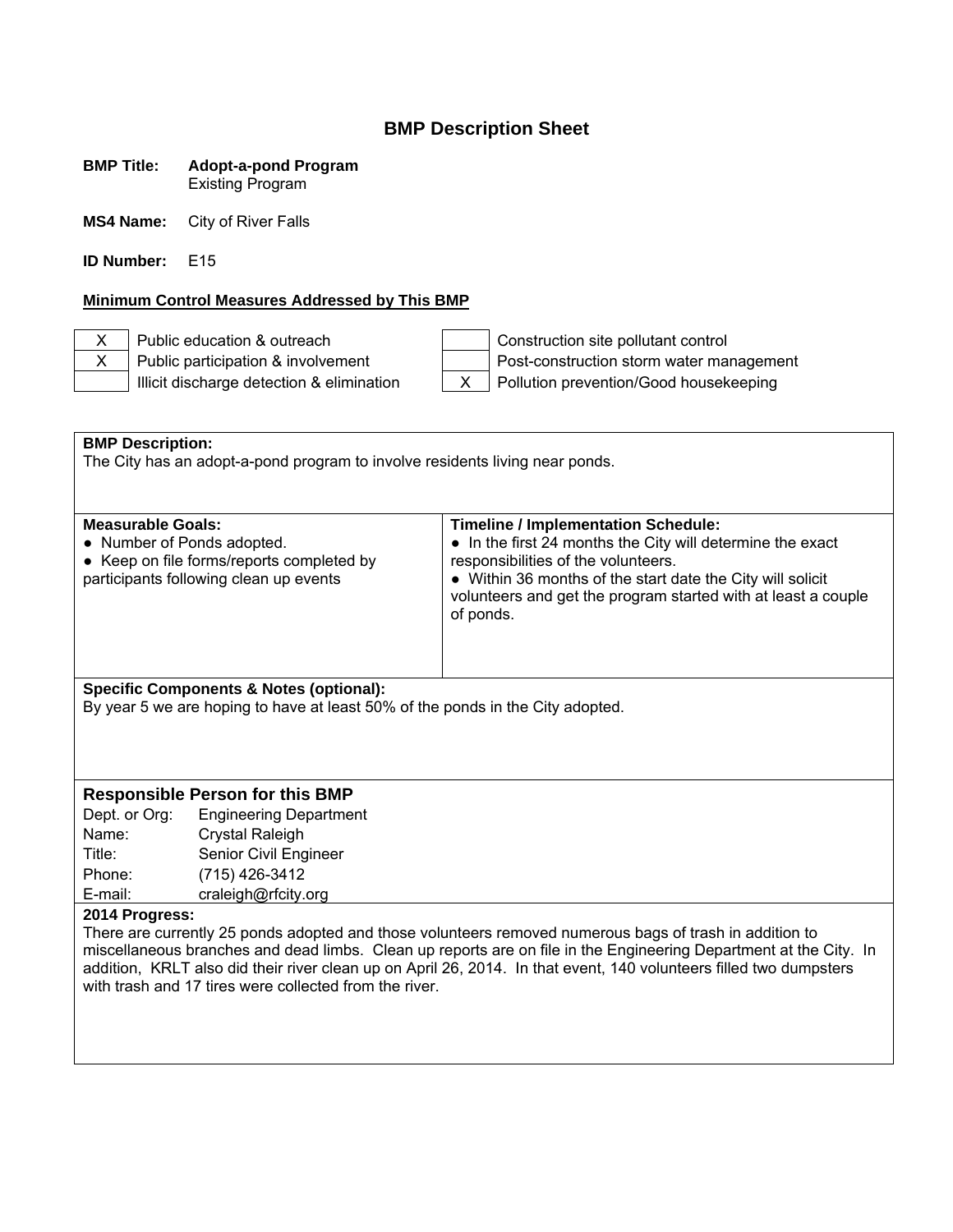#### **BMP Title: Storm Drain Stenciling or Marking** Existing Program

**MS4 Name:** City of River Falls

**ID Number:** E16

#### **Minimum Control Measures Addressed by This BMP**

X Public education & outreach Construction site pollutant control X Public participation & involvement Post-construction storm water management Illicit discharge detection & elimination  $\parallel$  Pollution prevention/Good housekeeping

**BMP Description:**  Solicit volunteers to stencil "drains to river" (or similar message) near inlets or buy markers to affix near the inlets. **Measurable Goals: Timeline / Implementation Schedule:**  ● Number of drains stenciled or marked ● Number of stenciling volunteers. ●  $\bullet$ **Specific Components & Notes (optional): Responsible Person for this BMP**  Dept. or Org: Engineering Department Name: Crystal Raleigh Title: Senior Civil Engineer Phone: (715) 426-3412 E-mail: craleigh@rfcity.org **2014 Progress:** Approximately 70 markers were placed near Rocky Branch school by 5th graders for an earth day project on May 5, 2014.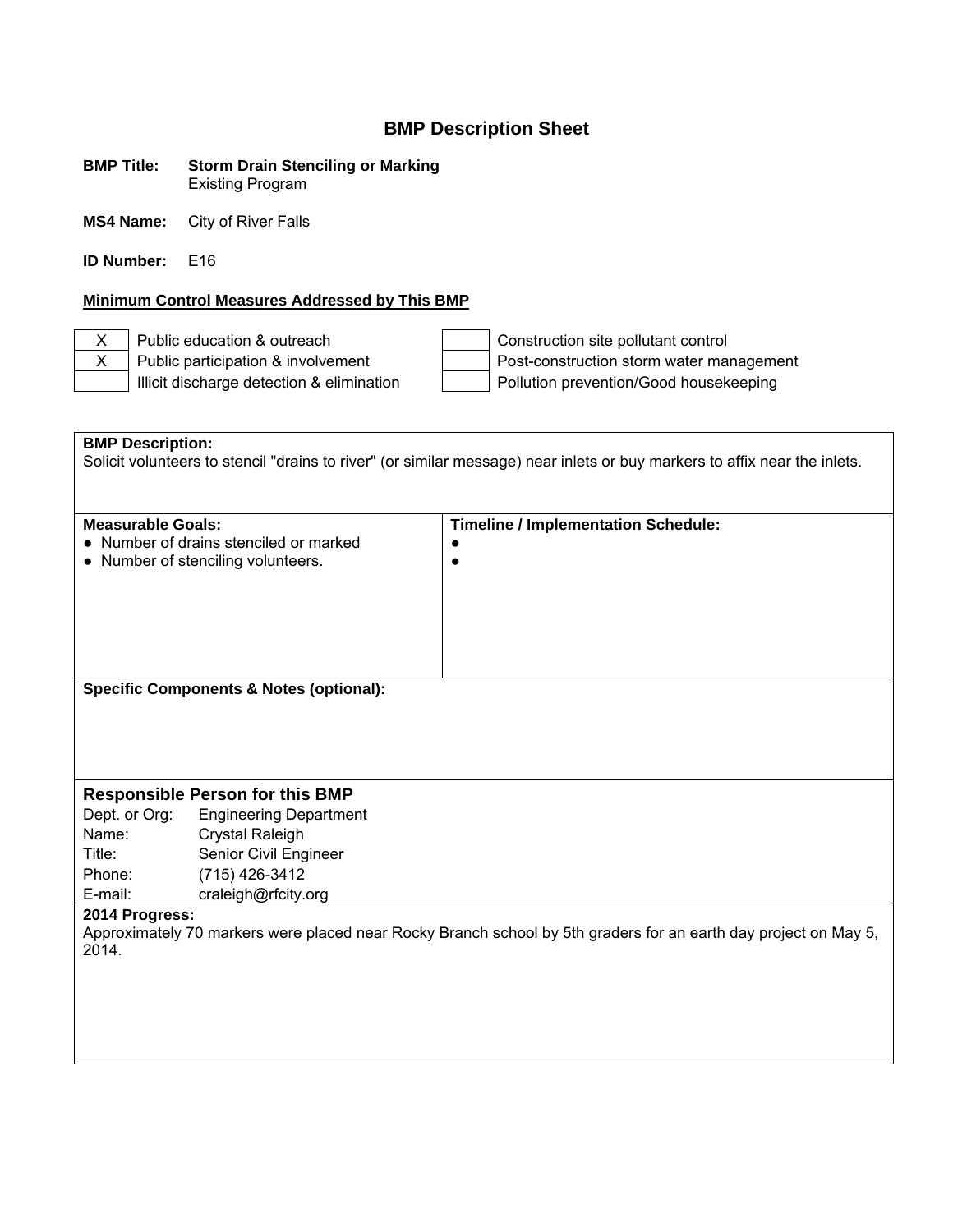**BMP Title: Pond Signs** Existing Program

**MS4 Name:** City of River Falls

**ID Number:** E17

#### **Minimum Control Measures Addressed by This BMP**

X Public education & outreach  $\vert$  | Construction site pollutant control Public participation & involvement  $\parallel$  Post-construction storm water management Illicit discharge detection & elimination **Pollution prevention/Good housekeeping** 

**BMP Description:**  The City has created small signs to install around storm water management facilities to educate residents of the facilities purpose and proper use of the area. **Measurable Goals: Timeline / Implementation Schedule:**  ● Number of signs installed within the City. ● As new ponds are constructed, signs shall be installed within the first year. Ideally prior to home construction. **Specific Components & Notes (optional): Responsible Person for this BMP**  Dept. or Org: Engineering Department Name: Crystal Raleigh Title: Senior Civil Engineer Phone: (715) 426-3412 E-mail: craleigh@rfcity.org **2014 Progress:** No new pond signs were installed in 2014.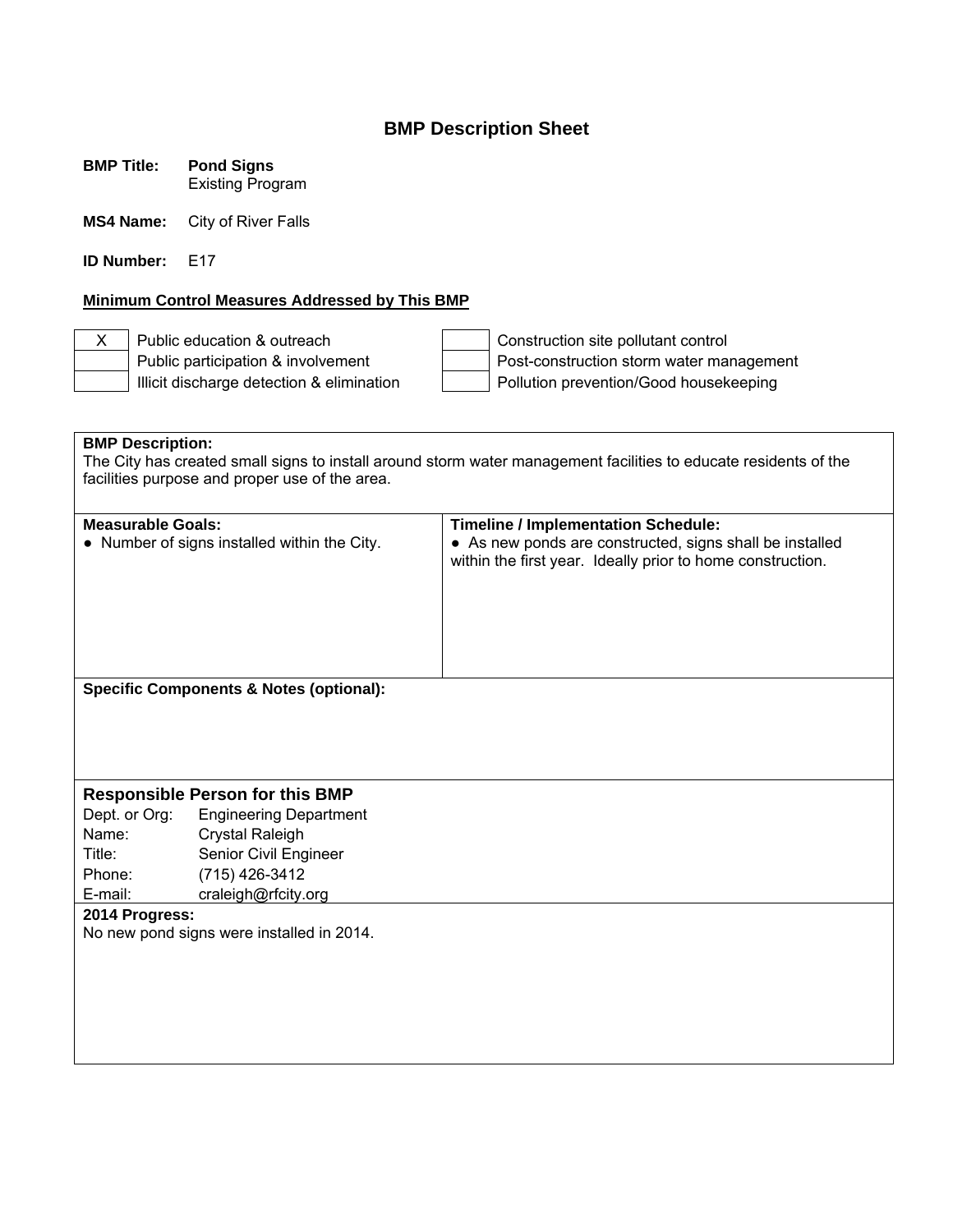# **BMP Title: Illicit Discharges**

Existing Program

**MS4 Name:** City of River Falls

**ID Number:** E18

#### **Minimum Control Measures Addressed by This BMP**

Public education & outreach Construction site pollutant control Public participation & involvement<br>
Illicit discharge detection & elimination<br>
Pollution prevention/Good housekeeping  $\overline{X}$  Illicit discharge detection & elimination  $\overline{X}$  Pollution prevention/Good housekeeping

| <b>BMP Description:</b>        |                                                    |                                                                                                                        |
|--------------------------------|----------------------------------------------------|------------------------------------------------------------------------------------------------------------------------|
|                                |                                                    | The City has an illicit discharge ordinance in place. Enforcement shall occur as prescribed in ordinance.              |
|                                |                                                    |                                                                                                                        |
|                                |                                                    |                                                                                                                        |
| <b>Measurable Goals:</b>       |                                                    | <b>Timeline / Implementation Schedule:</b>                                                                             |
| $\bullet$                      | Number of illicit discharges reported/followed up  | • This shall be ongoing throught the permit term                                                                       |
|                                |                                                    |                                                                                                                        |
|                                |                                                    |                                                                                                                        |
|                                |                                                    |                                                                                                                        |
|                                |                                                    |                                                                                                                        |
|                                |                                                    |                                                                                                                        |
|                                | <b>Specific Components &amp; Notes (optional):</b> |                                                                                                                        |
|                                |                                                    |                                                                                                                        |
|                                |                                                    |                                                                                                                        |
|                                |                                                    |                                                                                                                        |
|                                |                                                    |                                                                                                                        |
|                                | <b>Responsible Person for this BMP</b>             |                                                                                                                        |
| Dept. or Org:                  | <b>Engineering Department</b>                      |                                                                                                                        |
| Name:                          | <b>Crystal Raleigh</b>                             |                                                                                                                        |
| Title:                         | Senior Civil Engineer                              |                                                                                                                        |
| Phone:                         | (715) 426-3412                                     |                                                                                                                        |
| E-mail:                        | craleigh@rfcity.org                                |                                                                                                                        |
| 2014 Progress:                 |                                                    |                                                                                                                        |
|                                |                                                    | There was one illicit discharge event reported and followed up on in 2014. The details of the event are on file in the |
| <b>Engineering Department.</b> |                                                    |                                                                                                                        |
|                                |                                                    |                                                                                                                        |
|                                |                                                    |                                                                                                                        |
|                                |                                                    |                                                                                                                        |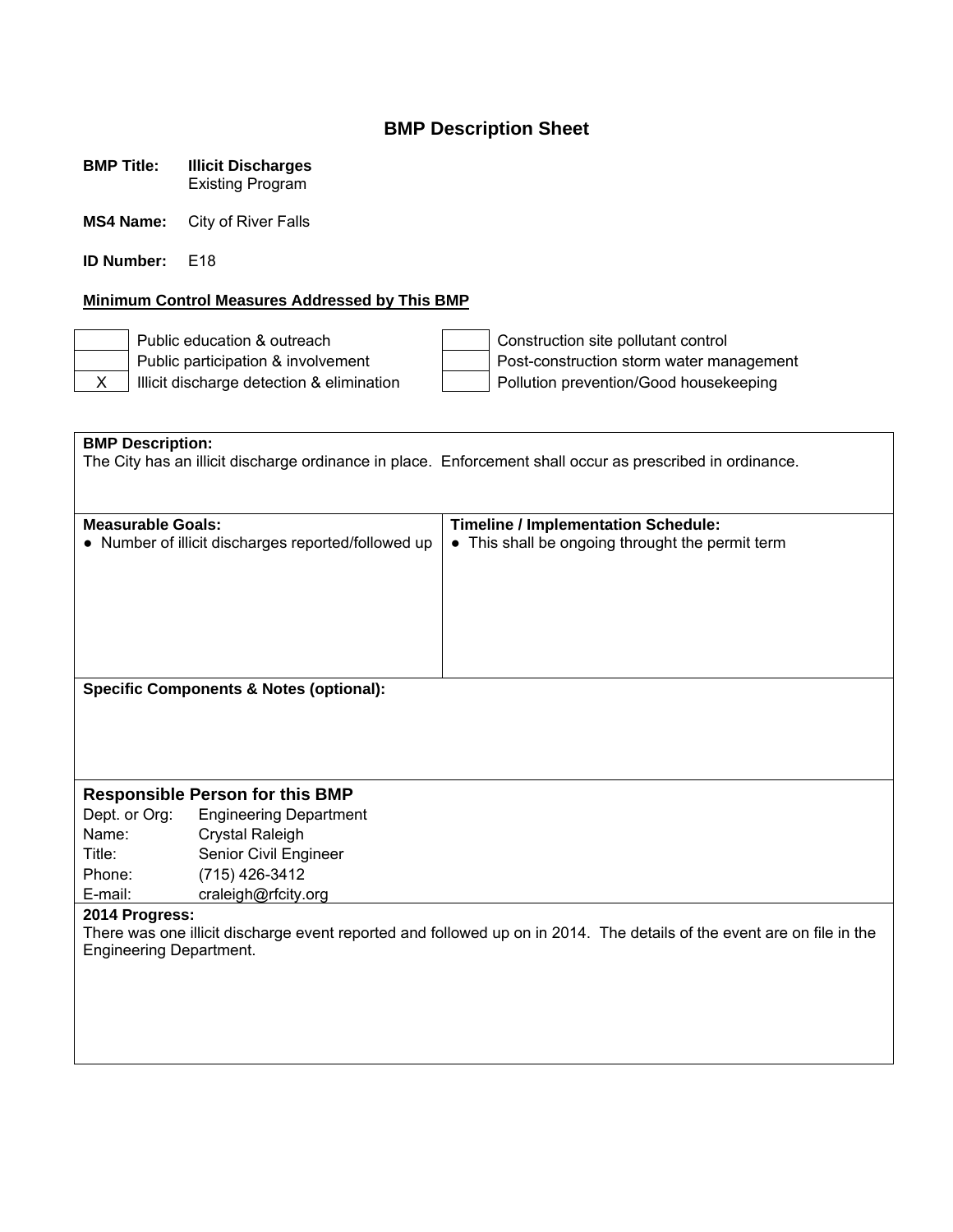#### **BMP Title: Outfall Inspections (on-going)** Existing Program

**MS4 Name:** City of River Falls

**ID Number:** E19

#### **Minimum Control Measures Addressed by This BMP**

| ation |  |
|-------|--|

Public education & outreach Construction site pollutant control Public participation & involvement<br>
Illicit discharge detection & elimination<br>  $\overline{X}$  Pollution prevention/Good housekeeping  $\overline{X}$  Illicit discharge detection & elimination  $\overline{X}$  Pollution prevention/Good housekeeping

| <b>BMP Description:</b><br>Field screening will be performed at outfalls during dry weather periods. |                                                                                      |                                                                                                                                                                     |
|------------------------------------------------------------------------------------------------------|--------------------------------------------------------------------------------------|---------------------------------------------------------------------------------------------------------------------------------------------------------------------|
|                                                                                                      |                                                                                      |                                                                                                                                                                     |
| <b>Measurable Goals:</b><br>$\bullet$<br>on file.                                                    | Notes from on-going field screenings will be put                                     | <b>Timeline / Implementation Schedule:</b><br>Major Outfalls will be inspected yearly<br>$\bullet$<br>• Minor Outfalls will be inspected on a 3 year rotating basis |
|                                                                                                      |                                                                                      |                                                                                                                                                                     |
|                                                                                                      | <b>Specific Components &amp; Notes (optional):</b>                                   |                                                                                                                                                                     |
|                                                                                                      |                                                                                      |                                                                                                                                                                     |
|                                                                                                      | <b>Responsible Person for this BMP</b>                                               |                                                                                                                                                                     |
| Dept. or Org:                                                                                        | <b>Engineering Department</b>                                                        |                                                                                                                                                                     |
| Name:                                                                                                | <b>Crystal Raleigh</b>                                                               |                                                                                                                                                                     |
| Title:                                                                                               | Senior Civil Engineer                                                                |                                                                                                                                                                     |
| Phone:                                                                                               | (715) 426-3412                                                                       |                                                                                                                                                                     |
| E-mail:<br>craleigh@rfcity.org                                                                       |                                                                                      |                                                                                                                                                                     |
| 2014 Progress:                                                                                       |                                                                                      |                                                                                                                                                                     |
|                                                                                                      | A total of 12 outfalls were inspected in 2014, this included all the major outfalls. |                                                                                                                                                                     |
|                                                                                                      |                                                                                      |                                                                                                                                                                     |
|                                                                                                      |                                                                                      |                                                                                                                                                                     |
|                                                                                                      |                                                                                      |                                                                                                                                                                     |
|                                                                                                      |                                                                                      |                                                                                                                                                                     |
|                                                                                                      |                                                                                      |                                                                                                                                                                     |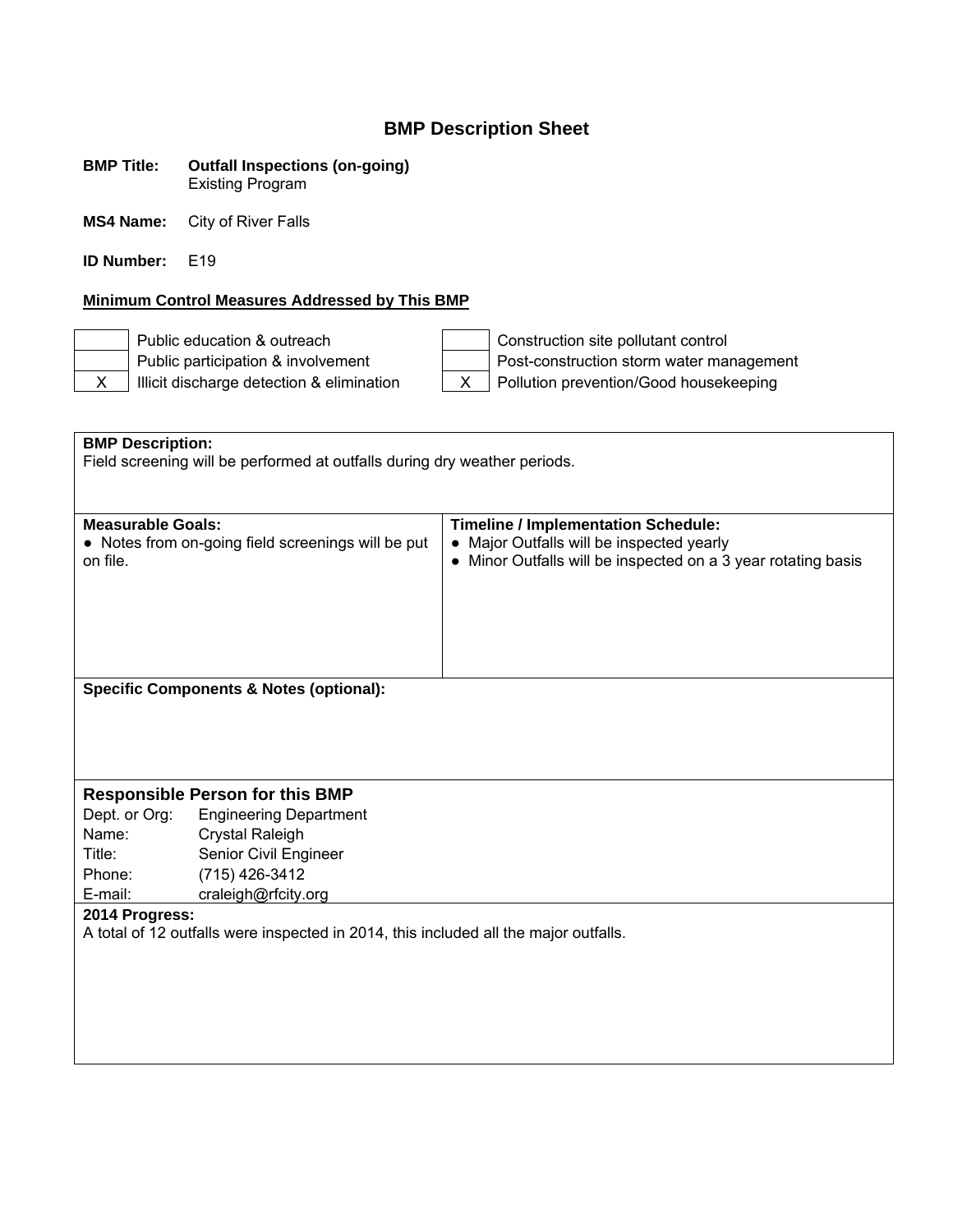**BMP Title: Storm Sewer System Outfall and BMP Map** Existing Program

**MS4 Name:** City of River Falls

**ID Number:** E20

#### **Minimum Control Measures Addressed by This BMP**

Public education & outreach Construction site pollutant control Public participation & involvement  $\parallel$  | Post-construction storm water management X | Illicit discharge detection & elimination | | | Pollution prevention/Good housekeeping

**BMP Description:**  The City has a map showing public and known private storm water structures (including inlets, manholes, pipes, culverts, outfalls, ponds, etc) within the City limits.

| <b>Measurable Goals:</b><br>• MS4 map updates. |                                                    | <b>Timeline / Implementation Schedule:</b><br>• The City will update and maintain this map annually (at a<br>minimum) and send updates to the DNR. |
|------------------------------------------------|----------------------------------------------------|----------------------------------------------------------------------------------------------------------------------------------------------------|
|                                                | <b>Specific Components &amp; Notes (optional):</b> |                                                                                                                                                    |
|                                                |                                                    |                                                                                                                                                    |
|                                                |                                                    |                                                                                                                                                    |
|                                                |                                                    |                                                                                                                                                    |
|                                                | <b>Responsible Person for this BMP</b>             |                                                                                                                                                    |
| Dept. or Org:                                  | <b>Engineering Department</b>                      |                                                                                                                                                    |
| Name:                                          | Crystal Raleigh                                    |                                                                                                                                                    |
| Title:                                         | Senior Civil Engineer                              |                                                                                                                                                    |
| Phone:                                         | (715) 426-3412                                     |                                                                                                                                                    |
| E-mail:                                        | craleigh@rfcity.org                                |                                                                                                                                                    |
| 2014 Progress:                                 |                                                    |                                                                                                                                                    |
|                                                | Map was updated as needed throughout 2014.         |                                                                                                                                                    |
|                                                |                                                    |                                                                                                                                                    |
|                                                |                                                    |                                                                                                                                                    |
|                                                |                                                    |                                                                                                                                                    |
|                                                |                                                    |                                                                                                                                                    |
|                                                |                                                    |                                                                                                                                                    |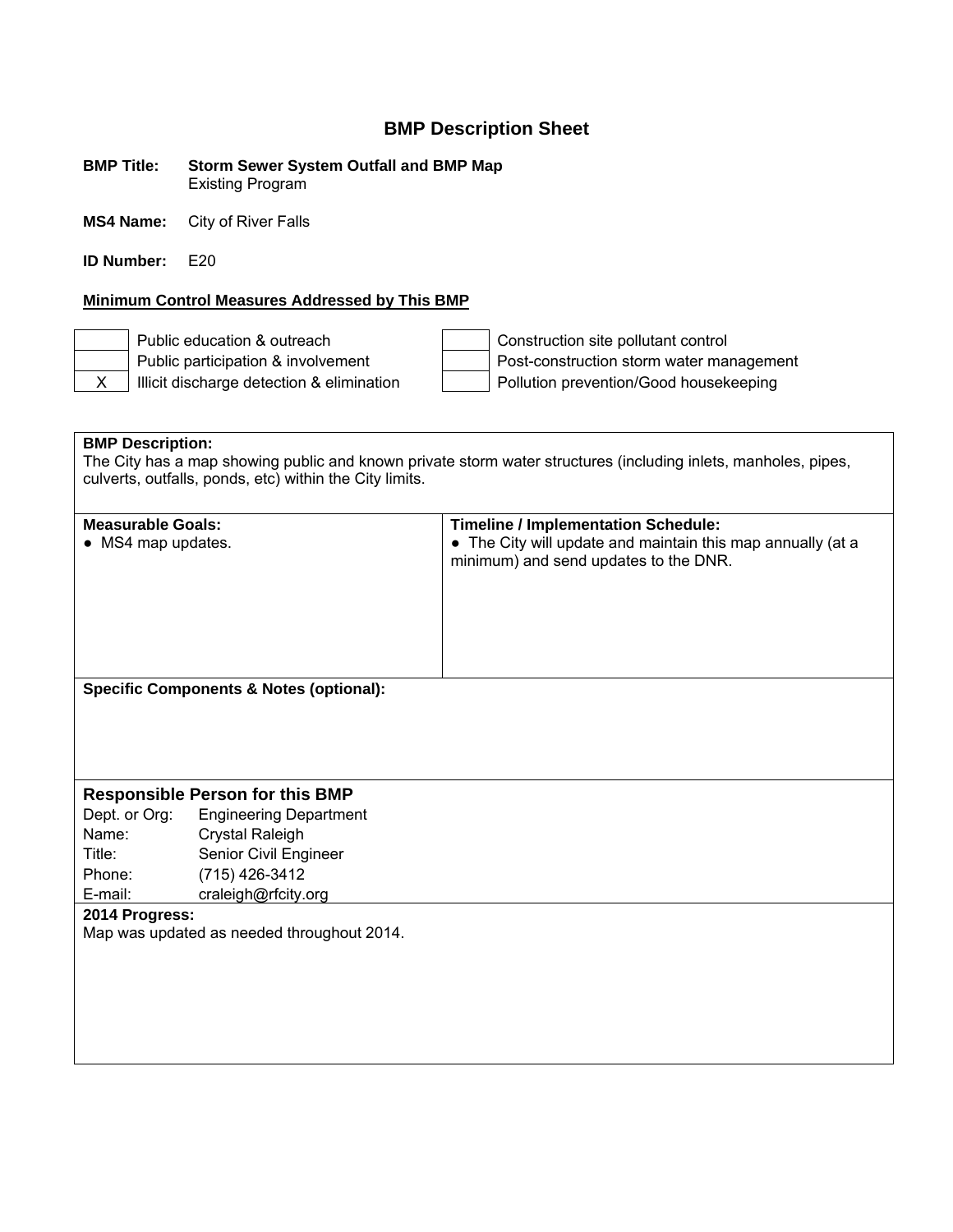#### **BMP Title: Storm Water Management Ordinance (City Chapter 12.16)** Existing Program

**MS4 Name:** City of River Falls

**ID Number:** E21

#### **Minimum Control Measures Addressed by This BMP**



Public education & outreach X Construction site pollutant control Public participation & involvement  $\begin{vmatrix} X \\ Y \end{vmatrix}$  Post-construction storm water management Illicit discharge detection & elimination **Pollution prevention/Good housekeeping** 

# **BMP Description:**  The City has an existing ordinance which includes storm water management as well as construction site erosion and sediment control criteria. This ordinance requires submittal and approval of a grading plan and an erosion and sediment control plan for land disturbing activities. **Measurable Goals: Timeline / Implementation Schedule:**  • Number of storm water management permits issued (sites reviewed). • Review and revise ordinance and standards as an ongoing practice. **Specific Components & Notes (optional): Responsible Person for this BMP**  Dept. or Org: Engineering Department Name: Crystal Raleigh Title: Senior Civil Engineer Phone: (715) 426-3412 E-mail: craleigh@rfcity.org **2014 Progress:** 5 Storm Water Management Permits were issued in 2014. City kept a list of ideas for potential revisions to ordinances when conflicts arose.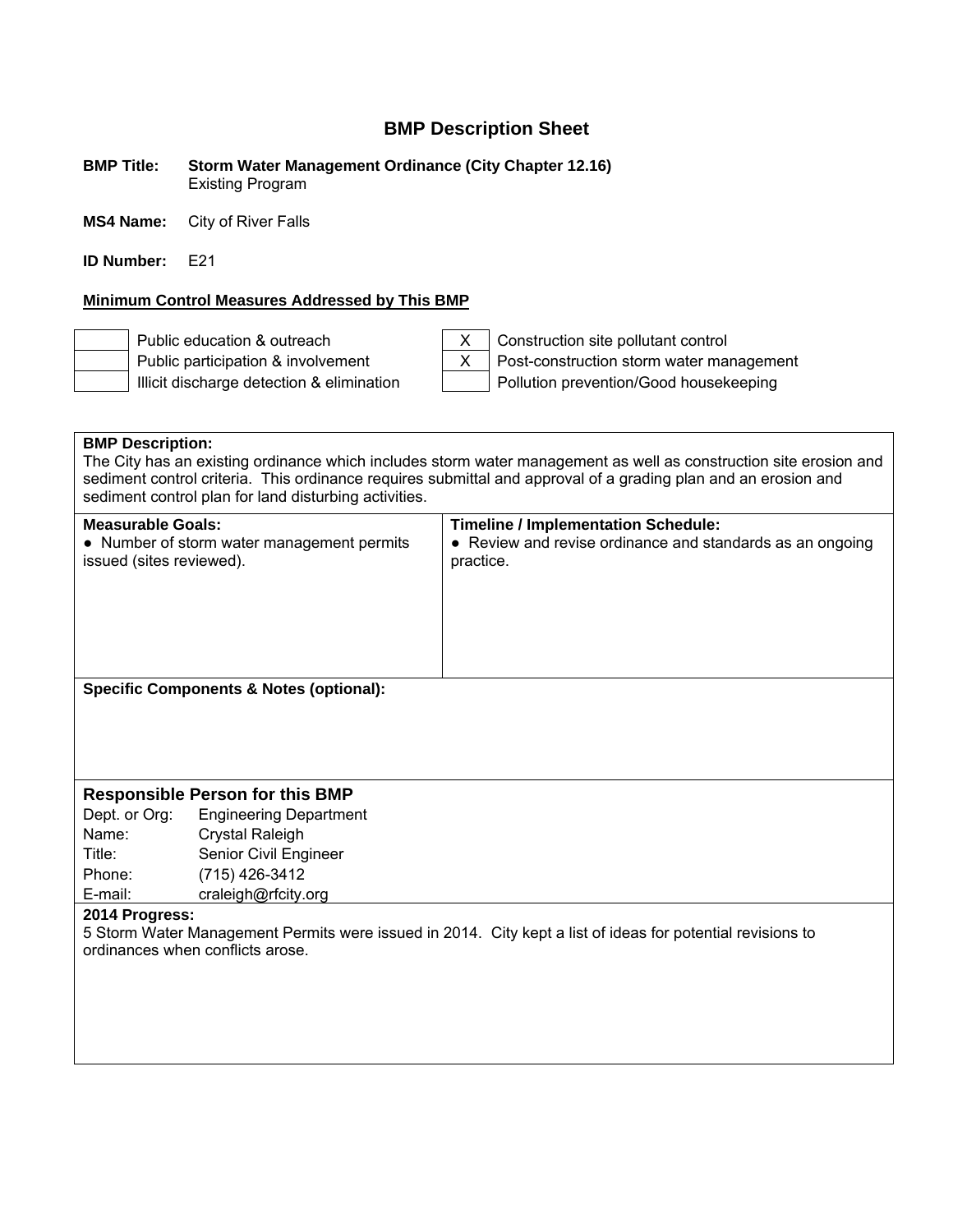**BMP Title: Construction Site Inspection and Enforcement** Existing Program

**MS4 Name:** City of River Falls

**ID Number:** E22

**Minimum Control Measures Addressed by This BMP** 

Public education & outreach  $\begin{array}{c|c}\n & X & \text{Construction site pollutant control}\n\end{array}$ Public participation & involvement  $\parallel$  Post-construction storm water management X | Illicit discharge detection & elimination | Pollution prevention/Good housekeeping

**BMP Description:**  The Engineering and Building Inspections Departments currently work together to enforce erosion control practices and regulations. We expect that this arrangement will continue. **Measurable Goals: Timeline / Implementation Schedule:**  ● Count and record the number of citations and cease & desist orders written annually. • The City will conduct inspection as an ongoing practice. **Specific Components & Notes (optional): Responsible Person for this BMP**  Dept. or Org: Engineering Department Name: Crystal Raleigh Title: Senior Civil Engineer Phone: (715) 426-3412 E-mail: craleigh@rfcity.org **2014 Progress:** During 2014 zero citations were issued. All inspection sheets are on file in the engineering department.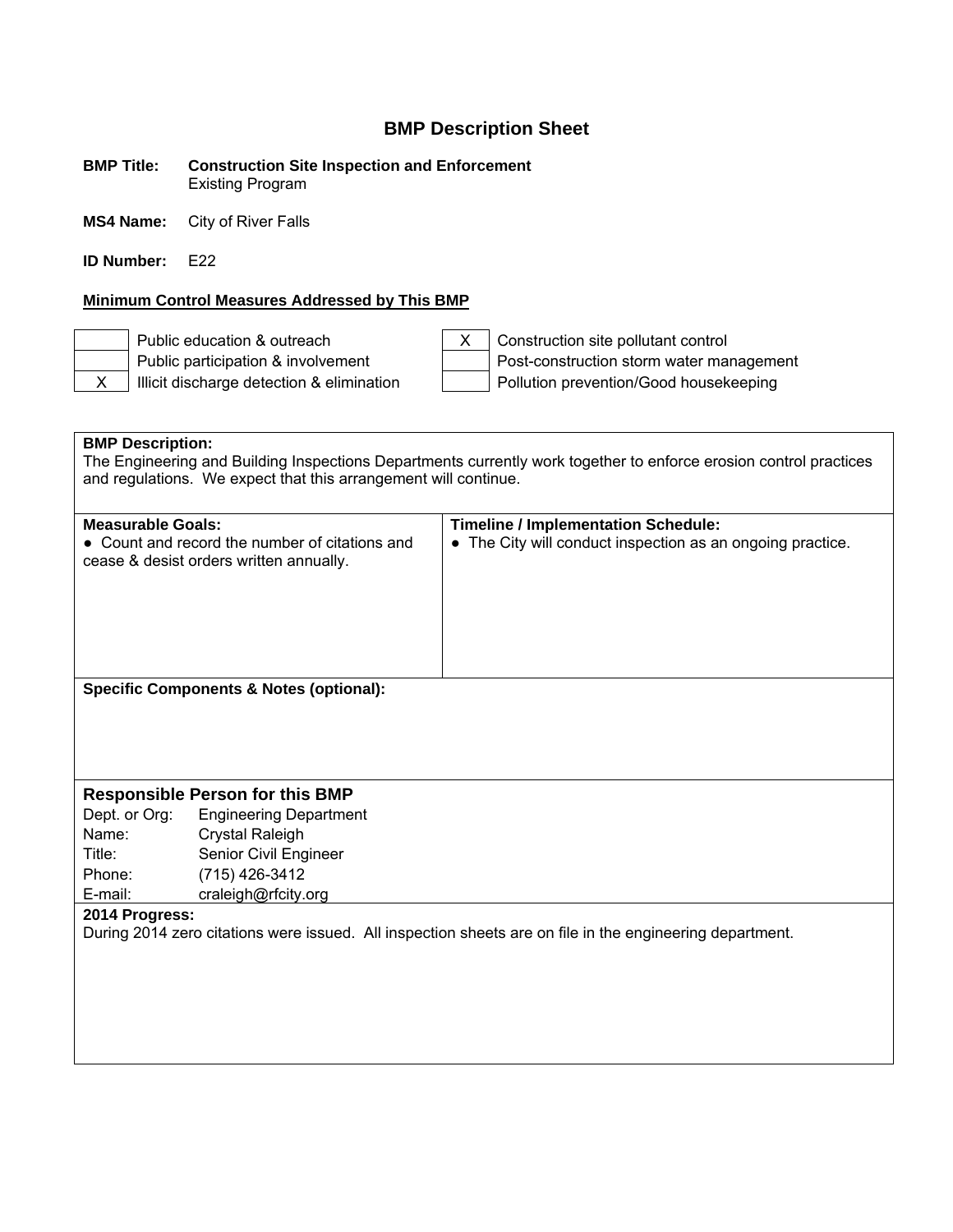#### **BMP Title: Public Storm Water Management Facility Operation and Maintenance** Existing Program

**MS4 Name:** City of River Falls

**ID Number:** E23

#### **Minimum Control Measures Addressed by This BMP**



Public education & outreach Construction site pollutant control Public participation & involvement  $\begin{vmatrix} X \\ Y \end{vmatrix}$  Post-construction storm water management Illicit discharge detection & elimination X Pollution prevention/Good housekeeping

# **BMP Description:**

The City has developed a maintenance book for public ponds as well as inspection forms that will record the inspection date and results for each inspection performed. The City will also record and track follow-up actions needed, assign a priority level and a timeline for addressing the problems noted in the inspection.

| Measurable Goals:<br>• Count and record the number of BMPs<br>inspections done annually.<br>• Ponds maintained in accordance with<br>requirements | <b>Timeline / Implementation Schedule:</b><br>• Ponds will be inspected and scheduled for maintenance as<br>needed. |
|---------------------------------------------------------------------------------------------------------------------------------------------------|---------------------------------------------------------------------------------------------------------------------|
| <b>Specific Components &amp; Notes (optional):</b>                                                                                                |                                                                                                                     |

#### **Responsible Person for this BMP**

| Dept. or Org: | <b>Engineering Department</b> |
|---------------|-------------------------------|
| Name:         | <b>Crystal Raleigh</b>        |
| Title:        | Senior Civil Engineer         |
| Phone:        | (715) 426-3412                |
| E-mail:       | craleigh@rfcity.org           |

#### **2014 Progress:**

There are currently 107 City owned/maintained ponds. 23 ponds were inspected in 2014 (21%). The maintenance noted during these inspections has been mostly completed. The rest is scheduled for 2015. Inspection and maintenance records are on file in the Engineering Department.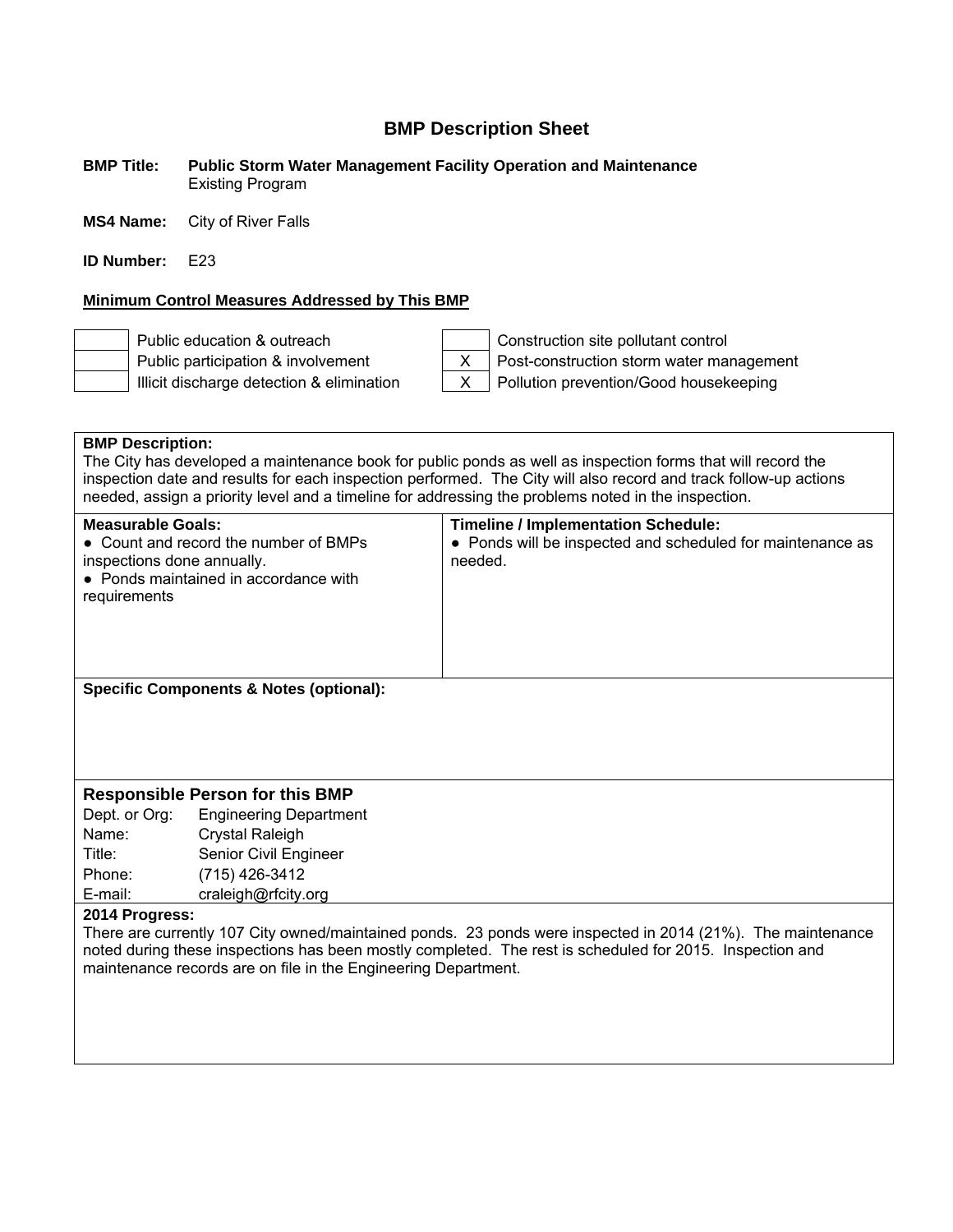#### **BMP Title: Private Storm Water Facility - Maintenance and Monitoring Agreement** Existing Program

**MS4 Name:** City of River Falls

**ID Number:** E24

#### **Minimum Control Measures Addressed by This BMP**



Public education & outreach  $\vert$  | Construction site pollutant control Public participation & involvement<br>
Illicit discharge detection & elimination<br>  $\begin{array}{|c|c|c|c|c|c|}\n\hline\nX & \text{Polution prevention/Good housekeeping}\n\hline\n\end{array}$  $X$  | Pollution prevention/Good housekeeping

| <b>BMP Description:</b>  |                                                            |                                                                                                                      |
|--------------------------|------------------------------------------------------------|----------------------------------------------------------------------------------------------------------------------|
|                          |                                                            | The City currently requires a long term maintenance and monitoring agreement for all private storm water             |
|                          |                                                            | management facilities to ensure that the practice remains in place and functioning to the intended performance       |
|                          |                                                            | standards. This document is drafted by the City, signed by the land owner and then the City files it with the County |
| against the property.    |                                                            |                                                                                                                      |
| <b>Measurable Goals:</b> |                                                            | <b>Timeline / Implementation Schedule:</b>                                                                           |
|                          | • Number of agreements filed each year.                    | • This practice will be ongoing                                                                                      |
|                          |                                                            |                                                                                                                      |
|                          |                                                            |                                                                                                                      |
|                          |                                                            |                                                                                                                      |
|                          |                                                            |                                                                                                                      |
|                          |                                                            |                                                                                                                      |
|                          |                                                            |                                                                                                                      |
|                          |                                                            |                                                                                                                      |
|                          | <b>Specific Components &amp; Notes (optional):</b>         |                                                                                                                      |
|                          |                                                            |                                                                                                                      |
|                          |                                                            |                                                                                                                      |
|                          |                                                            |                                                                                                                      |
|                          |                                                            |                                                                                                                      |
|                          | <b>Responsible Person for this BMP</b>                     |                                                                                                                      |
| Dept. or Org:            | <b>Engineering Department</b>                              |                                                                                                                      |
| Name:                    | <b>Crystal Raleigh</b>                                     |                                                                                                                      |
| Title:                   | Senior Civil Engineer                                      |                                                                                                                      |
| Phone:                   | (715) 426-3412                                             |                                                                                                                      |
| E-mail:                  | craleigh@rfcity.org                                        |                                                                                                                      |
| 2014 Progress:           |                                                            |                                                                                                                      |
|                          | 2 long term agreements were filed with the County in 2014. |                                                                                                                      |
|                          |                                                            |                                                                                                                      |
|                          |                                                            |                                                                                                                      |
|                          |                                                            |                                                                                                                      |
|                          |                                                            |                                                                                                                      |
|                          |                                                            |                                                                                                                      |
|                          |                                                            |                                                                                                                      |
|                          |                                                            |                                                                                                                      |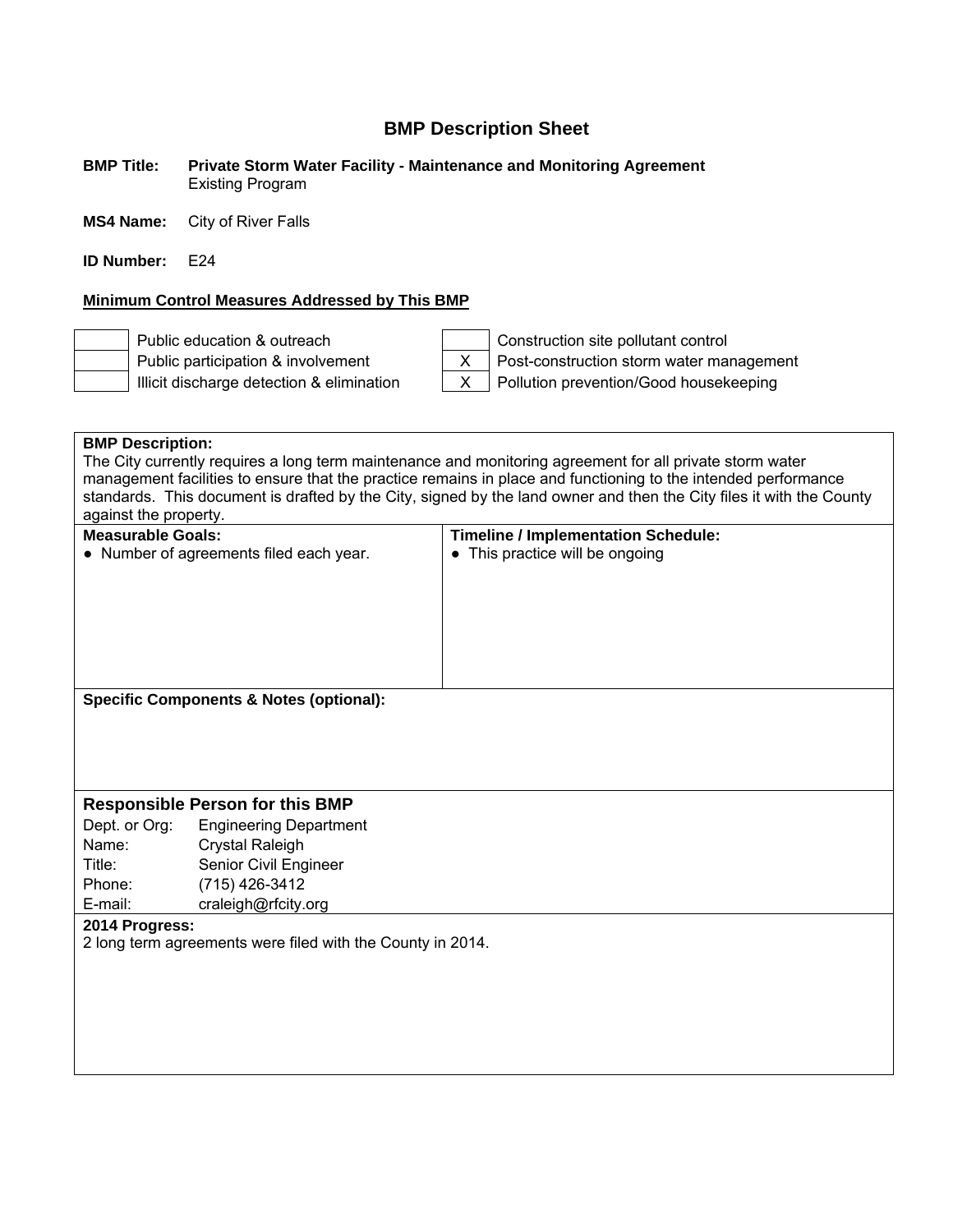**BMP Title: Private Storm Water Management Inspection** Existing Program

**MS4 Name:** City of River Falls

**ID Number:** E25

#### **Minimum Control Measures Addressed by This BMP**



Illicit discharge detection & elimination  $\begin{vmatrix} X & \end{vmatrix}$  Pollution prevention/Good housekeeping



Public education & outreach Construction site pollutant control Public participation & involvement  $\begin{vmatrix} X \\ Y \end{vmatrix}$  Post-construction storm water management

**BMP Description:**  The City has developed an inspection program for private ponds (with maintenance agreements) similar to the public pond system. **Measurable Goals: Timeline / Implementation Schedule:**  • Inspection plan developed. ● Number of letters sent to owners regarding needed maintenance. • Inspect ponds at a minimum every 5 years. **Specific Components & Notes (optional): Responsible Person for this BMP**  Dept. or Org: Engineering Department Name: Crystal Raleigh Title: Senior Civil Engineer Phone: (715) 426-3412 E-mail: craleigh@rfcity.org **2014 Progress:** No private facilities were inspected this year.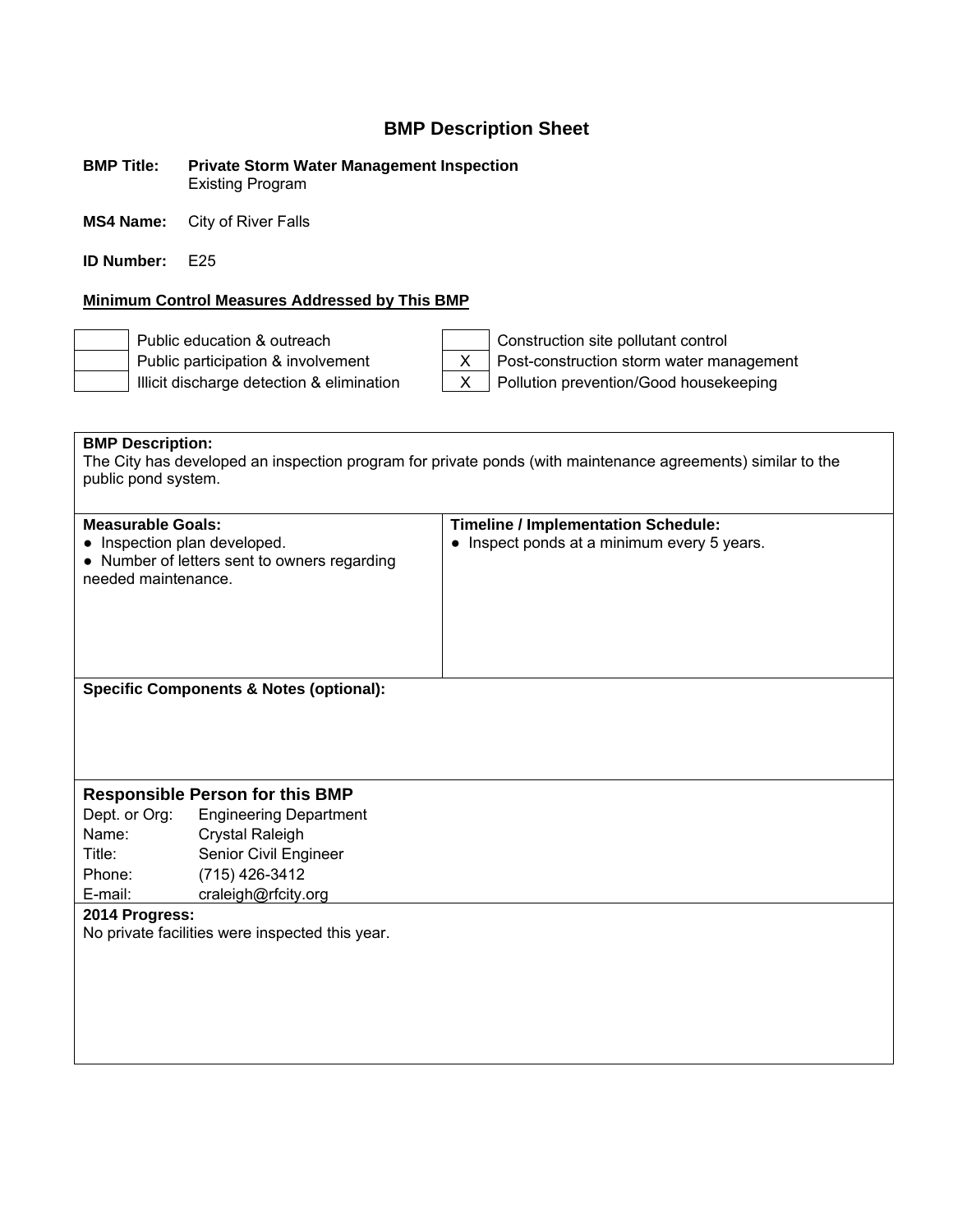#### **BMP Title: TMDL Compliance** Proposed Program

**MS4 Name:** City of River Falls

**ID Number:** E26

#### **Minimum Control Measures Addressed by This BMP**

X Public education & outreach  $\vert$  | Construction site pollutant control Public participation & involvement  $\parallel$  Post-construction storm water management Illicit discharge detection & elimination  $\parallel$  Pollution prevention/Good housekeeping

# **BMP Description:**  The City is part of the Lake St. Croix TMDL. Once the City receives notice of its' requirements under this TMDL we will work towards compliance. **Measurable Goals: Timeline / Implementation Schedule:**  ● Within 24 months of approval date, proper subimttals per Section 1.5.4.3 will be met. ● Within 48 months of approval date, requirements in Section 1.5.4.4 and 1.5.4.5 shall be met. **Specific Components & Notes (optional): Responsible Person for this BMP**  Dept. or Org: Engineering Department Name: Crystal Raleigh Title: Senior Civil Engineer Phone: (715) 426-3412 E-mail: craleigh@rfcity.org **2014 Progress:** No progress in 2014.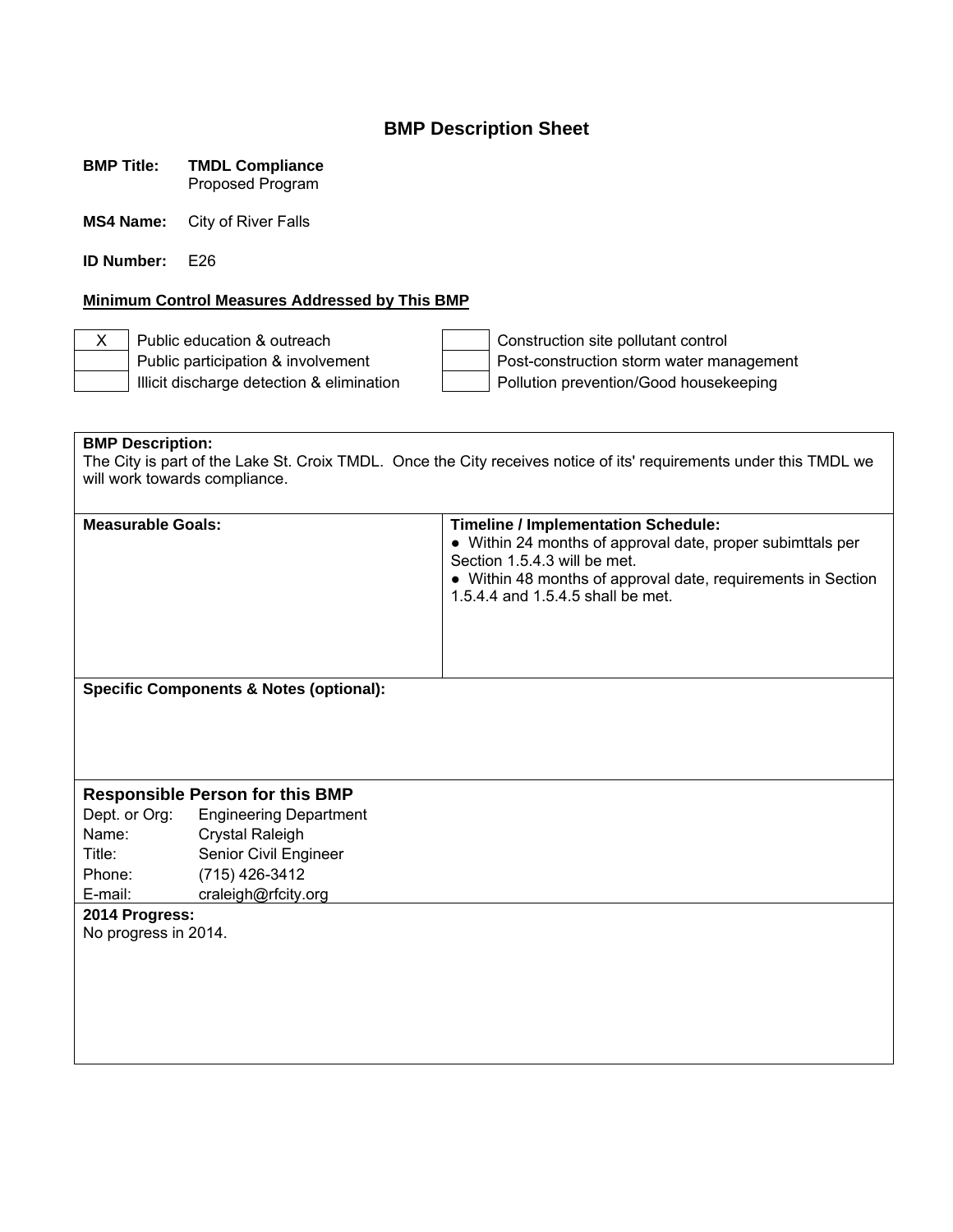#### **BMP Title: Pollution Prevention Planning for Municipal Facilities** Proposed Program

**MS4 Name:** City of River Falls

**ID Number:** E27

#### **Minimum Control Measures Addressed by This BMP**

Public education & outreach Construction site pollutant control Public participation & involvement  $\parallel$  | Post-construction storm water management Illicit discharge detection & elimination  $\begin{vmatrix} X & \end{vmatrix}$  Pollution prevention/Good housekeeping

**BMP Description:**  Create pollution prevention plans for Municipal garages, storage areas and other sources of storm water pollution from Municipal Facilities. **Measurable Goals: Timeline / Implementation Schedule:**  ● Number of plans created. <br>● Shall be submitted with annual report due March 31, 2016 and annually thereafter. **Specific Components & Notes (optional): Responsible Person for this BMP**  Dept. or Org: Engineering Department Name: Crystal Raleigh Title: Senior Civil Engineer Phone: (715) 426-3412 E-mail: craleigh@rfcity.org **2014 Progress:** No progress in 2014.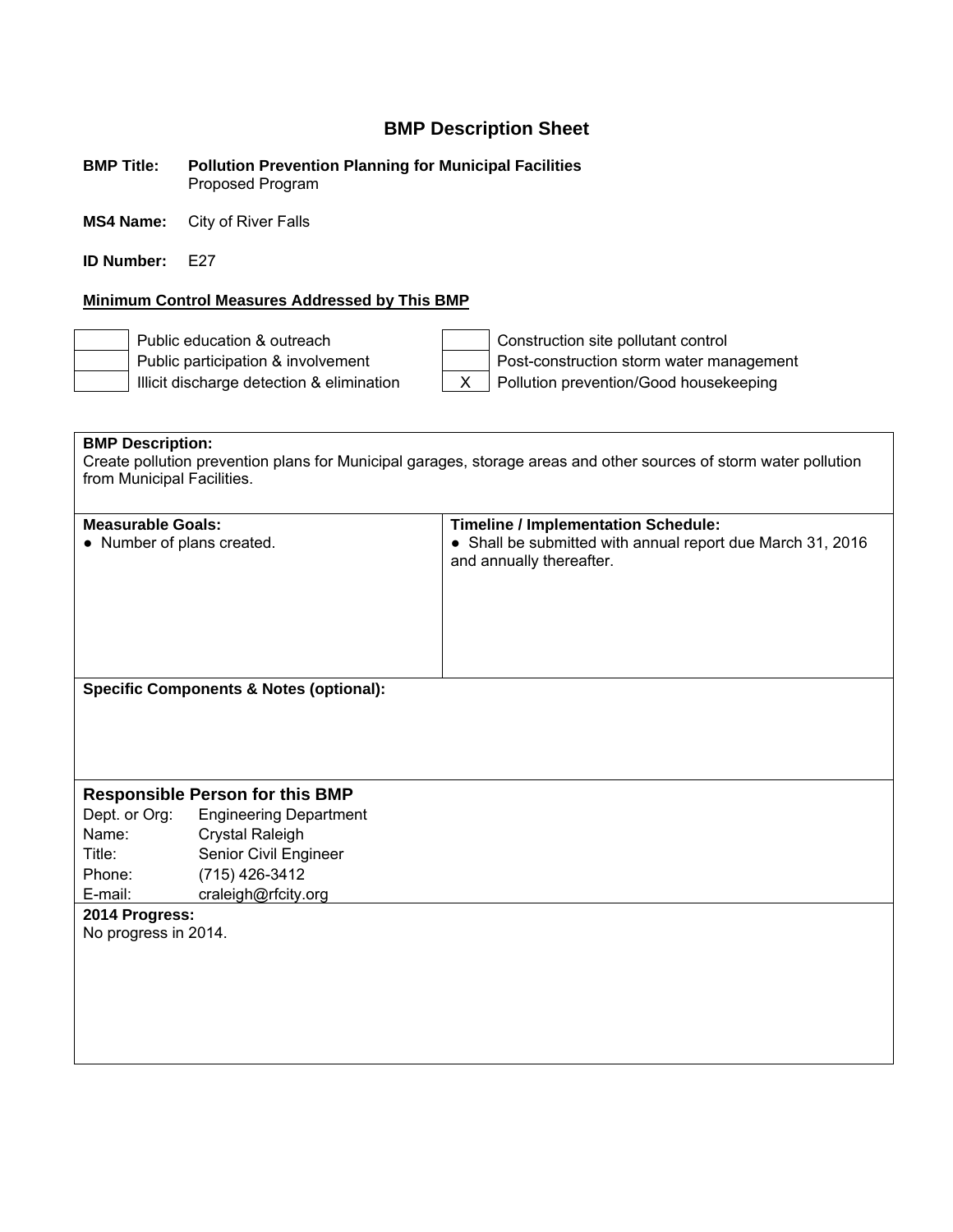**BMP Title: Snow & Ice Control Policy/ Salt Storage Facility** Existing Program

**MS4 Name:** City of River Falls

**ID Number:** PW40

**Minimum Control Measures Addressed by This BMP** 

X Public education & outreach Construction site pollutant control Public participation & involvement  $\parallel$  Post-construction storm water management Illicit discharge detection & elimination X Pollution prevention/Good housekeeping

**BMP Description:**  Maintain a well-defined snow & ice control program that is current with new technology and in compliance with the State of WI standards for storage of materials. **Measurable Goals: Timeline / Implementation Schedule:**  • Amount of salt and sand applied to street system. • Number of plow operators trained in proper application rates and handling of materials • Policy is in place and implementation will be ongoing. ● Will submit operations information required with annnual report due March 31, 2016, and annually thereafter. **Specific Components & Notes (optional): Responsible Person for this BMP**  Dept. or Org: Public Works Name: Terry Kusilek Title: Street Supervisor Phone: (715) 426-3481 E-mail: tkusilek@rfcity.org **2014 Progress:** Jan - Dec 2014: Salt 388 Tons; Salt Brine 12,653 Gallons; Salt Sand Mix 66 Tons; Salt/MgCl Mix (Clear Lane & Thawrox Brands) 118 ton; Mg Cl 410 Gallons. As of January 2014, the City is no longer contracted with the school district to provide snow removal. These numbers do not reflect chemical usage on School District property.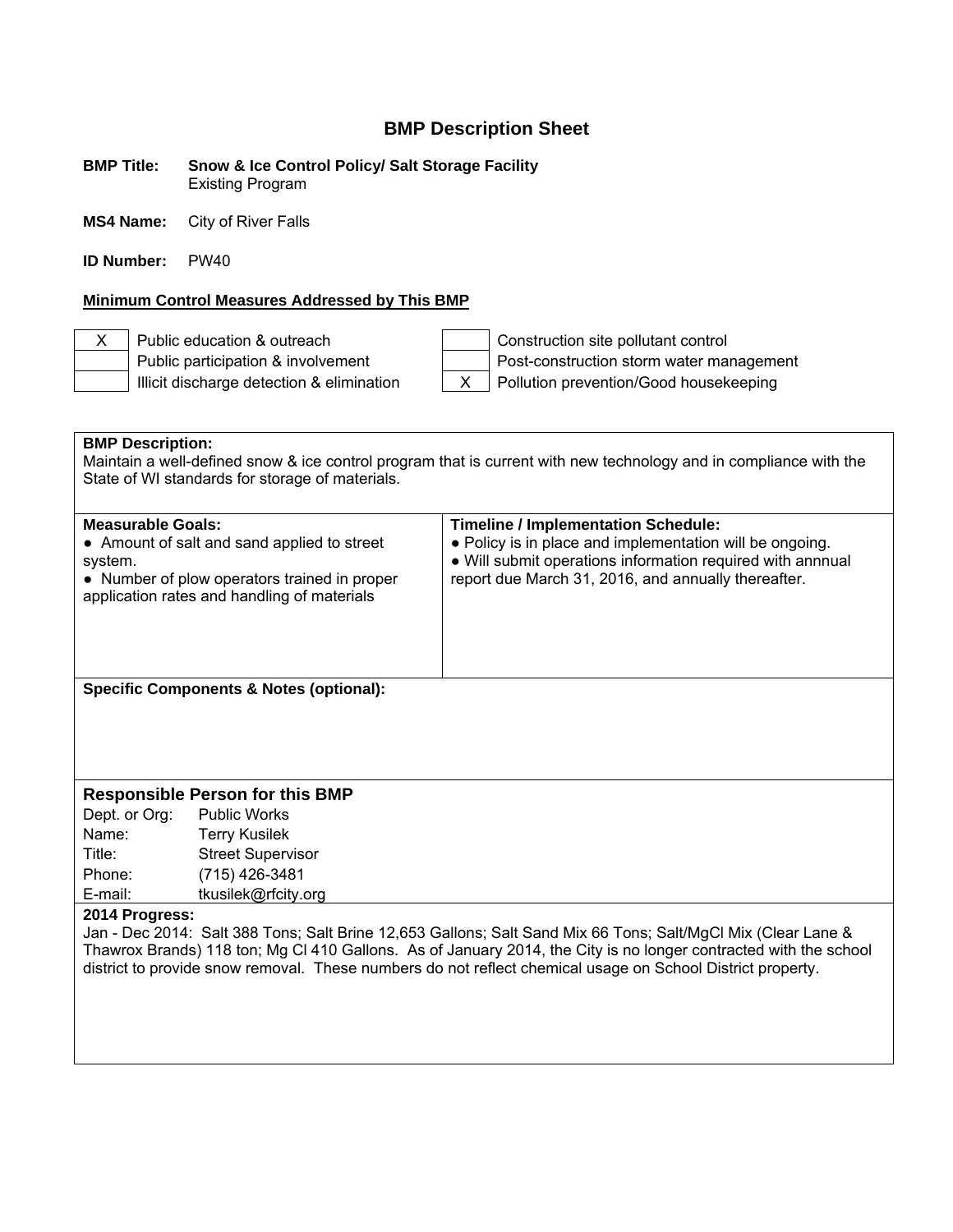**BMP Title: City Fleet Maintenance** Proposed Program

**MS4 Name:** City of River Falls

**ID Number:** PW41

#### **Minimum Control Measures Addressed by This BMP**

Public education & outreach Construction site pollutant control Public participation & involvement  $\parallel$  Post-construction storm water management Illicit discharge detection & elimination  $\begin{vmatrix} X & \end{vmatrix}$  Pollution prevention/Good housekeeping

**BMP Description:**  The City has a Fleet Maintenance program to target the inspection & maintenance of the City fleet to minimize storm water impacts. Focusing on leak detection and vehicle cleaning. **Measurable Goals: Timeline / Implementation Schedule:**  ● Number of vehicles/equipment in City fleet ● Implement operator level maintenance on all wheeled vehicles. • Policy is in place and implementation will be ongoing. **Specific Components & Notes (optional): Responsible Person for this BMP**  Dept. or Org: Public Works Name: Terry Kusilek Title: Street Supervisor Phone: (715) 426-3481 E-mail: tkusilek@rfcity.org **2014 Progress:** 94 units in City fleet - includes vehicles and equipment assigned to police, fire, ambulance, public works, sewer, water, electric and administration.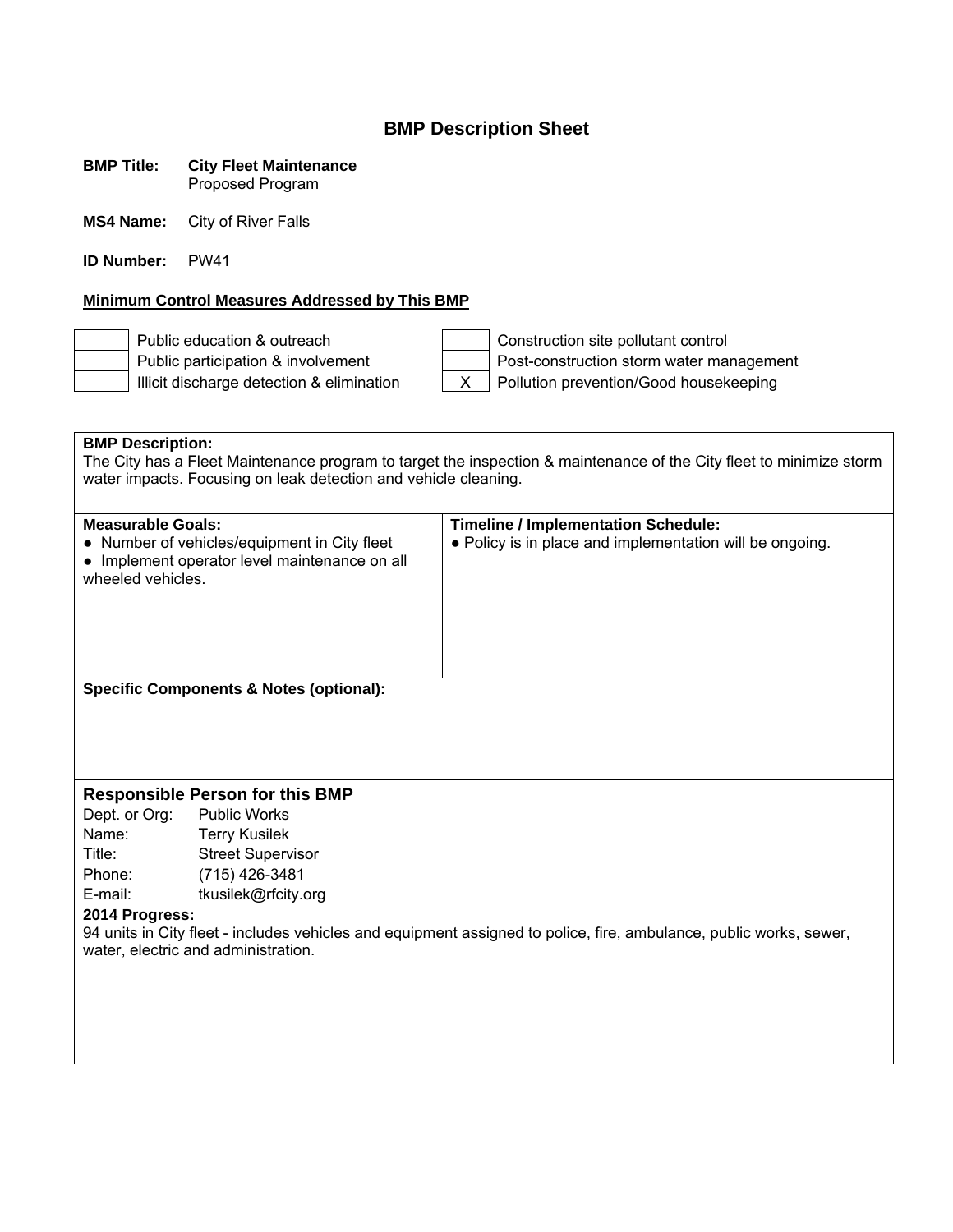#### **BMP Title: Street & Parking Lot Sweeping** Existing Program

**MS4 Name:** City of River Falls

**ID Number:** PW42

#### **Minimum Control Measures Addressed by This BMP**

| Public education & outreach               | Construction site pollutant control      |
|-------------------------------------------|------------------------------------------|
| Public participation & involvement        | Post-construction storm water management |
| Illicit discharge detection & elimination | Pollution prevention/Good housekeeping   |

| <b>BMP Description:</b><br>The City has a street sweeping program.                                                    |                                                                                        |                                                                                                             |  |
|-----------------------------------------------------------------------------------------------------------------------|----------------------------------------------------------------------------------------|-------------------------------------------------------------------------------------------------------------|--|
|                                                                                                                       |                                                                                        |                                                                                                             |  |
| <b>Measurable Goals:</b>                                                                                              | • Number of times streets & lots swept annually<br>• Cubic yards of material swept up. | <b>Timeline / Implementation Schedule:</b><br>• These numbers will be given annually.                       |  |
|                                                                                                                       | <b>Specific Components &amp; Notes (optional):</b>                                     |                                                                                                             |  |
|                                                                                                                       |                                                                                        |                                                                                                             |  |
|                                                                                                                       |                                                                                        |                                                                                                             |  |
|                                                                                                                       | <b>Responsible Person for this BMP</b>                                                 |                                                                                                             |  |
| Dept. or Org:                                                                                                         | <b>Public Works</b>                                                                    |                                                                                                             |  |
| Name:                                                                                                                 | <b>Terry Kusilek</b>                                                                   |                                                                                                             |  |
| Title:                                                                                                                | <b>Street Supervisor</b>                                                               |                                                                                                             |  |
| Phone:                                                                                                                | (715) 426-3481                                                                         |                                                                                                             |  |
| E-mail:                                                                                                               | tkusilek@rfcity.org                                                                    |                                                                                                             |  |
| 2014 Progress:                                                                                                        |                                                                                        |                                                                                                             |  |
| January-December 2014:                                                                                                |                                                                                        |                                                                                                             |  |
| Dry Leaves: 1,483 CY                                                                                                  |                                                                                        | Wet Leaves: 921 CY                                                                                          |  |
| Sand: 215 CY<br>Garbage: 36 CY                                                                                        |                                                                                        |                                                                                                             |  |
| Pea Rock: 306 CY                                                                                                      |                                                                                        |                                                                                                             |  |
| Other: 0 cy<br>$TOTAL = 2961 CY$                                                                                      |                                                                                        |                                                                                                             |  |
| *Parking lots were swept twice (spring and fall) in 2014 (City Hall parking lot is swept weekly, and downtown parking |                                                                                        |                                                                                                             |  |
| lots are swept 4x per year). The newer sections of town were swept 2 times (spring and fall). The older sections of   |                                                                                        |                                                                                                             |  |
|                                                                                                                       |                                                                                        | town, with larger tree growth were swept approximately 4-5 times. A new sweeper was purchased in 2014 which |  |
|                                                                                                                       | compacts dry leaves which is why the 2014 number is much larger than 2013.             |                                                                                                             |  |
|                                                                                                                       |                                                                                        |                                                                                                             |  |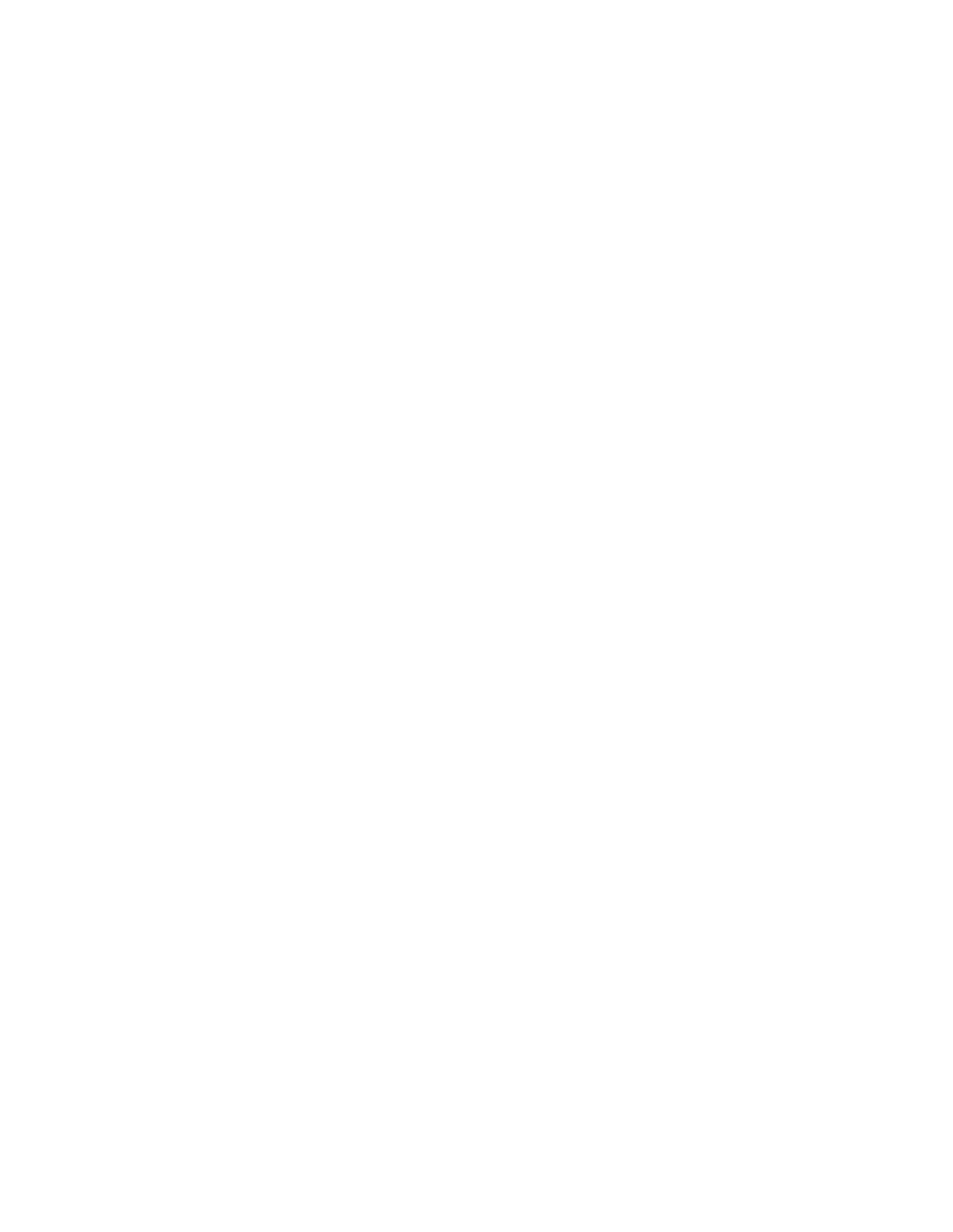**BMP Title: Compost/Wood Chip Recycling Program** Existing Program

**MS4 Name:** City of River Falls

**ID Number:** PW43

## **Minimum Control Measures Addressed by This BMP**

|  | and the control of the control of |
|--|-----------------------------------|
|  |                                   |
|  | <b>STATISTICS</b>                 |
|  |                                   |
|  |                                   |

Public education & outreach<br>
Public participation & involvement<br>
Post-construction storm water ma

Public participation & involvement<br>
Illicit discharge detection & elimination<br>
X<br>
Pollution prevention/Good housekeeping  $\overline{X}$  Pollution prevention/Good housekeeping

| <b>BMP Description:</b><br>The City has a permitted compost site. |                                                                                                                                        |                                                                                                                  |  |  |  |
|-------------------------------------------------------------------|----------------------------------------------------------------------------------------------------------------------------------------|------------------------------------------------------------------------------------------------------------------|--|--|--|
| <b>Measurable Goals:</b><br>produced.                             | • Cubic yards of leaves/grass clippings collected.<br>Cubic yards of brush/trees collected.<br>• Cubic yards of wood chips and compost | <b>Timeline / Implementation Schedule:</b><br>• These numbers will be given annually.                            |  |  |  |
|                                                                   | <b>Specific Components &amp; Notes (optional):</b>                                                                                     |                                                                                                                  |  |  |  |
|                                                                   |                                                                                                                                        |                                                                                                                  |  |  |  |
|                                                                   | <b>Responsible Person for this BMP</b>                                                                                                 |                                                                                                                  |  |  |  |
| Dept. or Org:                                                     | <b>Public Works</b>                                                                                                                    |                                                                                                                  |  |  |  |
| Name:                                                             | <b>Terry Kusilek</b>                                                                                                                   |                                                                                                                  |  |  |  |
| Title:                                                            | <b>Street Supervisor</b>                                                                                                               |                                                                                                                  |  |  |  |
| Phone:                                                            | (715) 426-3481                                                                                                                         |                                                                                                                  |  |  |  |
| E-mail:                                                           | tkusilek@rfcity.org                                                                                                                    |                                                                                                                  |  |  |  |
| 2014 Progress:                                                    | Brush/Trees Collected: 14,090 CY                                                                                                       |                                                                                                                  |  |  |  |
|                                                                   | Wood Chips Produced: 14,090 CY                                                                                                         |                                                                                                                  |  |  |  |
| Top Soil/Compost Produced: 150 CY                                 |                                                                                                                                        |                                                                                                                  |  |  |  |
|                                                                   |                                                                                                                                        | Note: Some woodchips were left at the compost site for residents to use, the remaining were sent to St. Paul, MN |  |  |  |
|                                                                   |                                                                                                                                        | via Environmental Wood Products for use in the bio-generators producing heat/cooling for numerous downtown St.   |  |  |  |
| Paul buildings.                                                   | Remaining brush and leaves (3200 CY) were land spread on City property.                                                                |                                                                                                                  |  |  |  |
|                                                                   |                                                                                                                                        |                                                                                                                  |  |  |  |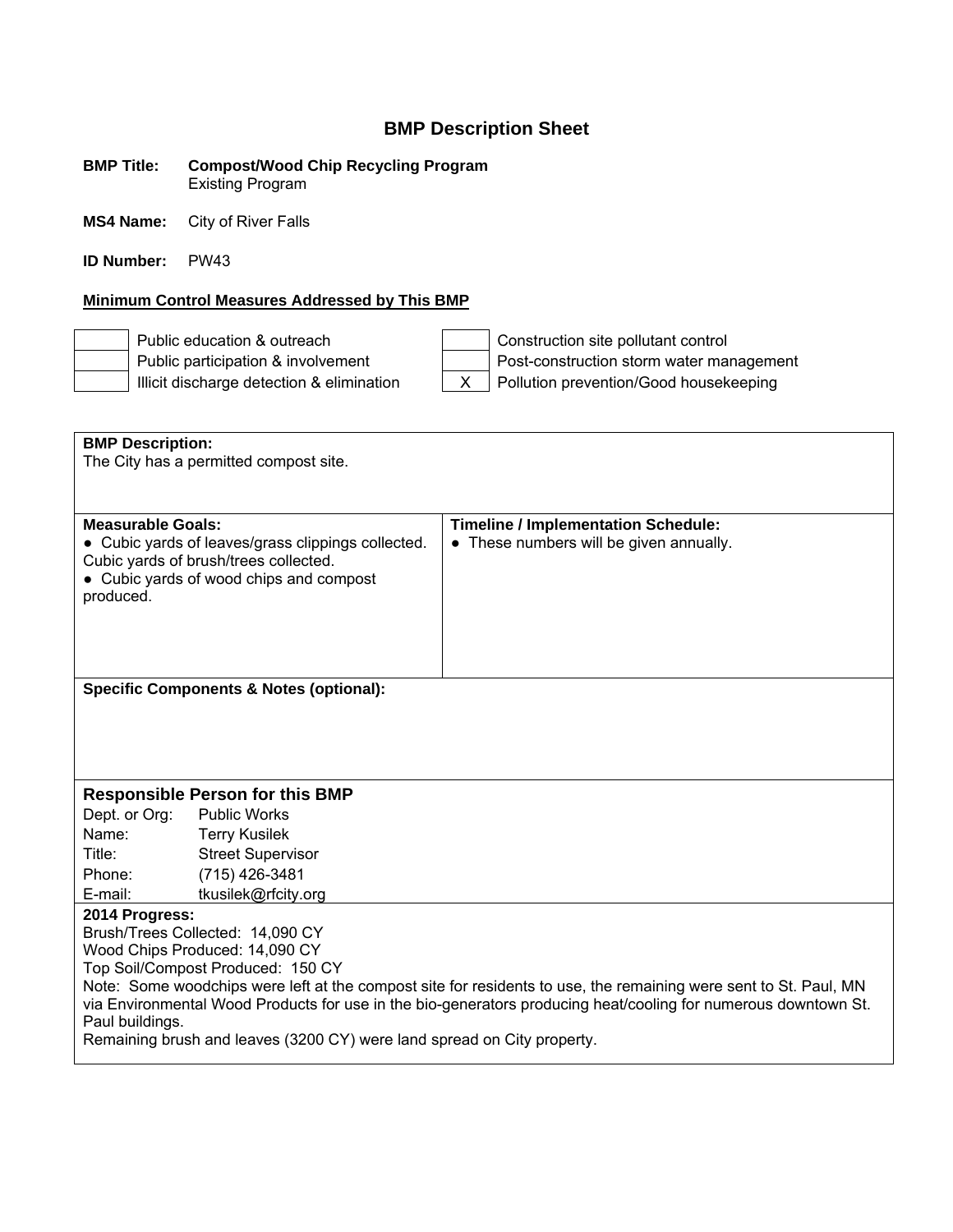#### **BMP Title: Storm Sewer Inspection and Maintenance** Proposed Program

**MS4 Name:** City of River Falls

**ID Number:** PW44

## **Minimum Control Measures Addressed by This BMP**

|                                   |  | and the control of the control of |  |
|-----------------------------------|--|-----------------------------------|--|
|                                   |  |                                   |  |
| the control of the control of the |  |                                   |  |
|                                   |  |                                   |  |
|                                   |  |                                   |  |

| ı     |  |
|-------|--|
| ation |  |

Public education & outreach<br>
Public participation & involvement<br>
Post-construction storm water ma Public participation & involvement<br>
Illicit discharge detection & elimination<br>  $\overline{X}$  Pollution prevention/Good housekeeping Pollution prevention/Good housekeeping

| <b>BMP Description:</b><br>The City has a Storm Sewer Inspection and Maintenance Policy.<br><b>Measurable Goals:</b><br><b>Timeline / Implementation Schedule:</b><br>• These numbers will be given annually.<br>• Number of storm sewer structures inspected<br>annually |
|---------------------------------------------------------------------------------------------------------------------------------------------------------------------------------------------------------------------------------------------------------------------------|
|                                                                                                                                                                                                                                                                           |
|                                                                                                                                                                                                                                                                           |
|                                                                                                                                                                                                                                                                           |
|                                                                                                                                                                                                                                                                           |
|                                                                                                                                                                                                                                                                           |
|                                                                                                                                                                                                                                                                           |
|                                                                                                                                                                                                                                                                           |
|                                                                                                                                                                                                                                                                           |
|                                                                                                                                                                                                                                                                           |
|                                                                                                                                                                                                                                                                           |
|                                                                                                                                                                                                                                                                           |
|                                                                                                                                                                                                                                                                           |
| <b>Specific Components &amp; Notes (optional):</b>                                                                                                                                                                                                                        |
|                                                                                                                                                                                                                                                                           |
|                                                                                                                                                                                                                                                                           |
|                                                                                                                                                                                                                                                                           |
|                                                                                                                                                                                                                                                                           |
| <b>Responsible Person for this BMP</b>                                                                                                                                                                                                                                    |
| Dept. or Org:<br><b>Public Works</b>                                                                                                                                                                                                                                      |
| Name:<br><b>Terry Kusilek</b>                                                                                                                                                                                                                                             |
| <b>Street Supervisor</b><br>Title:                                                                                                                                                                                                                                        |
| (715) 426-3481<br>Phone:                                                                                                                                                                                                                                                  |
| E-mail:<br>tkusilek@rfcity.org                                                                                                                                                                                                                                            |
|                                                                                                                                                                                                                                                                           |
|                                                                                                                                                                                                                                                                           |
| 2014 Progress:<br>771 of 3113 City and University owned/maintaned structures were inspected in 2013. This is approximately 25%.                                                                                                                                           |
|                                                                                                                                                                                                                                                                           |